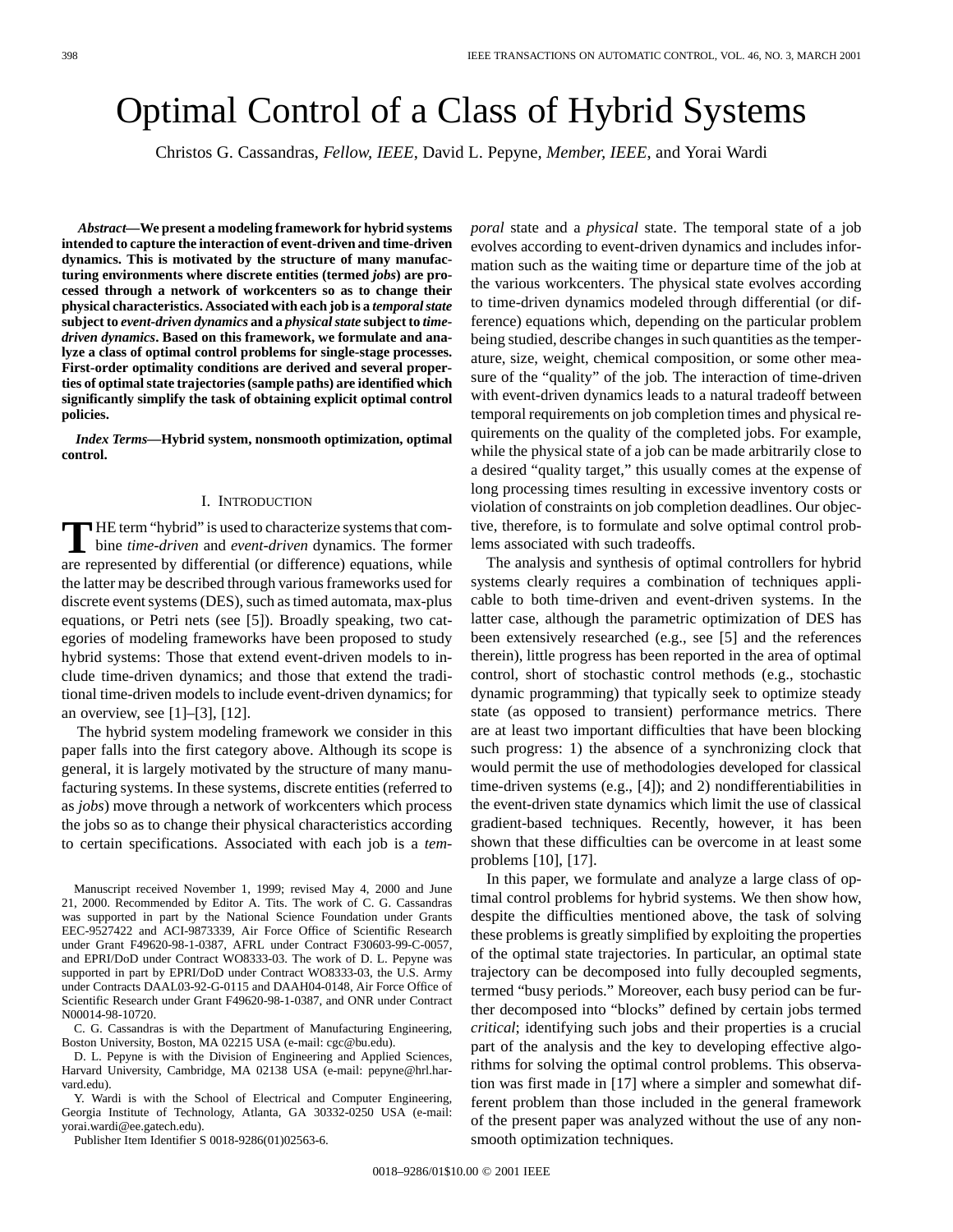

Fig. 1. Hybrid system framework.

The main contributions of our analysis are the following. First, we derive several conditions for identifying the critical jobs in an optimal sample path: One is a necessary and sufficient condition requiring minimal assumptions on the cost function; two more are sufficient conditions satisfied when the system has certain key properties. Second, for a class of problems with separable cost structure, we show that these key properties are indeed satisfied, which enables the development of efficient solution algorithms. We do not dwell on such algorithms in this paper, but refer the reader to related work reported elsewhere [8], [16], [18], [20], which is based on the results of this paper and is exclusively devoted to such algorithms and their analysis. Third, we also establish that for this class of problems the optimal solution is *unique*, despite the fact that the cost functions involved are *not convex* and *not differentiable*.

The paper is organized as follows. In Section II, we present a general framework for hybrid systems emphasizing the coupling between the time-driven dynamics of the system and the event-driven dynamics that govern switches in the system behavior. We also formulate an optimal control problem for the class of hybrid systems we consider. Section III analyzes the necessary conditions for optimality, introduces the nonsmooth optimization elements needed to handle the nondifferentiabilities involved, and concludes with a theorem that characterizes an optimal control sequence. Section IV presents several properties of the optimal solutions and introduces the concept of "critical jobs," crucial in the characterization of optimal sample paths. Conditions for identifying critical jobs are also derived in this section. In Section V, we analyze a class of problems with separable cost structure and show that a solution is unique even though the problem is not convex and not differentiable. We establish four important properties of the optimal sample paths, which facilitate the determination of critical jobs and hence the evaluation of the optimal solution.

## II. PROBLEM FORMULATION

The general hybrid system framework we consider is illustrated in Fig. 1. A system is initially at some *physical* state  $\zeta_1$  at time  $x_0$  and subsequently evolves according to the *time-driven* dynamics

 $\dot{z}_1 = q_1(z_1, u_1, t), \quad z_1(x_0) = \zeta_1$ 

where 
$$
u_1
$$
 is a control (assumed scalar). At time  $x_1$ , a switch  
(event) takes place causing the physical state to become  
 $z_2(x_1) = \zeta_2$ . In general, we allow for  $z_2(x_1) \neq z_1(x_1)$ ,  
and the physical state subsequently evolves according to new  
time-driven dynamics with this initial condition. The time of  
this switch, which we refer to as the *temporal* state of the  
system, depends on *event-driven* dynamics of the form

$$
x_1 = f_1(x_0, z_1, u_1, t).
$$

In general, after the  $i$ th switch, the time-driven dynamics are given by

$$
\dot{z}_i = g_i(z_i, u_i, t), \quad z_i(x_i) = \zeta_i
$$

and the event-driven dynamics by

$$
x_i = f_i(x_{i-1}, z_i, u_i, t). \tag{1}
$$

Note that the choice of control following the *i*th switch affects both the physical state  $z_i$  and the next temporal state  $x_{i+1}$ . Thus, the switches at times  $x_1, x_2, \ldots$  are generally *not* exogenous events that dictate changes in the state dynamics, but rather temporal states intricately connected to the control of the system. We emphasize this fact since it is one of the crucial elements of a "hybrid" system. In some applications, the event-driven dynamics (1) may be viewed as exogenous switching times, substantially simplifying the analysis; this is not the case in the problems we tackle in what follows.

In the context of manufacturing systems, the switches in Fig. 1 correspond to jobs that we index by  $i = 1, \ldots, N$ . We shall limit ourselves to a single-stage process modeled as a single-server queueing system. The objective is to process  $N$ total jobs. The server processes one job at a time on a first-come first-served nonpreemptive basis (i.e., once a job begins service, the server cannot be interrupted, and will continue to work on it until the operation is completed). Jobs arriving when the server is busy wait in a queue whose capacity is  $\geq N$ . As job is being processed, its *physical* state, denoted by  $z_i \in \mathbb{R}^n$ , evolves according to time-driven dynamics of the general form

$$
\dot{z}_i = g_i(z_i, u_i, t), \quad z_i(\tau_i) = \zeta_i \tag{2}
$$

where  $\tau_i$  is the time processing begins and  $\zeta_i$  is the initial state at that time. The control variable  $u_i$  (assumed here to be scalar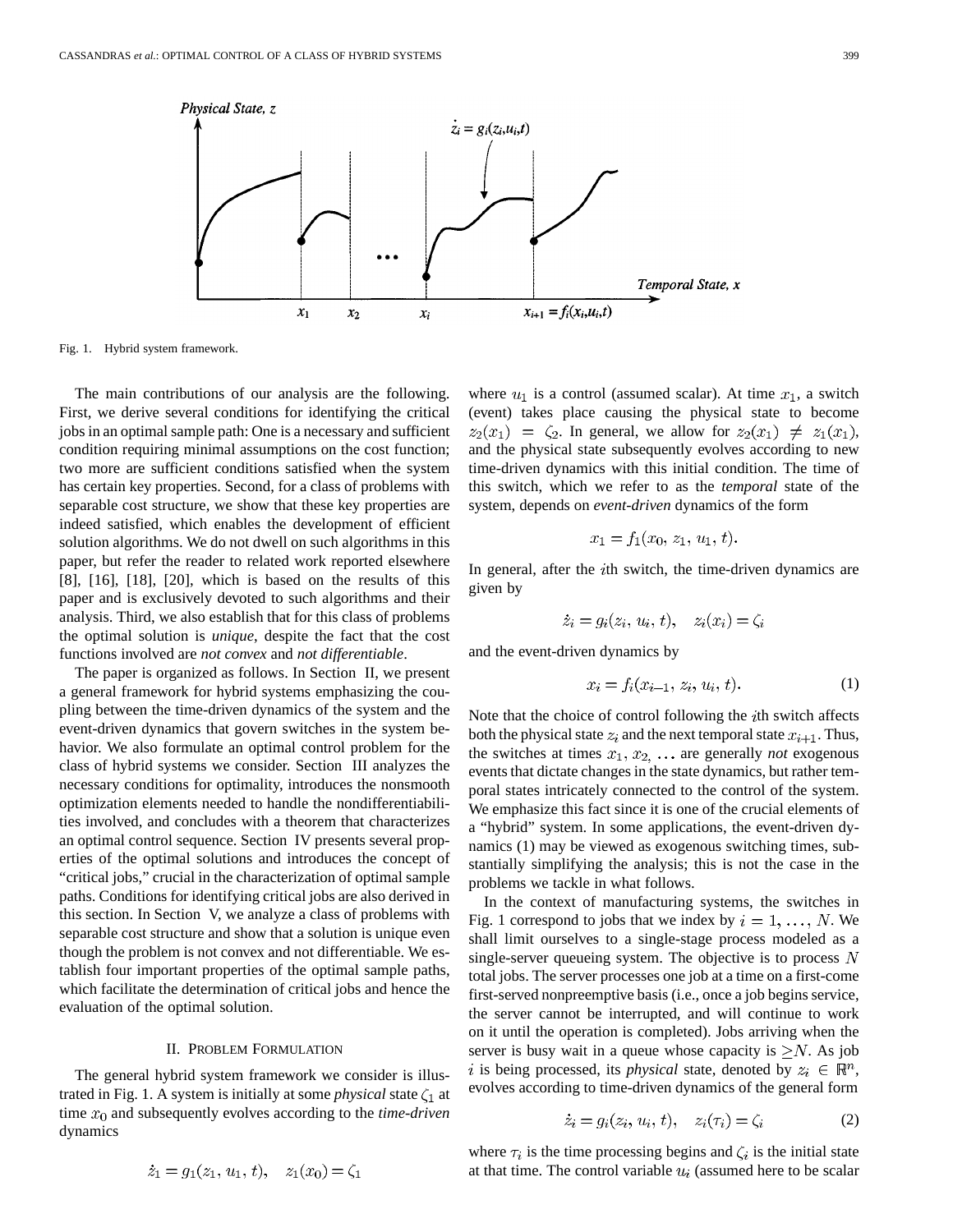and not time dependent for simplicity; however, see [11]) is used to attain a final desired physical state corresponding to a target "quality level." Specifically, if the service time for the  $i$ th job is  $s_i(u_i)$  and  $\Gamma_i(u_i) \subset \mathbb{R}^n$  is a given set (e.g., a threshold above which  $z_i$  satisfies a desired quality level), then the control  $u_i$  is chosen to satisfy the stopping rule

$$
s_i(u_i) = \min\left\{t \ge 0: \left[z_i(\tau_i + t) = \int_{\tau_i}^{\tau_i + t} g_i(z_i, u_i, \nu) d\nu + \zeta_i\right] \in \Gamma_i(u_i)\right\}
$$
(3)

where  $u_i$  takes a fixed constant value during the interval  $[\tau_i, \tau_i]$  $t$ ), and the "min" is assumed to exist. On the other hand, the *temporal* state of the *i*th job is denoted by  $x_i$  and represents the time when the job completes processing and departs from the system. Letting  $a_i$  be the arrival time of the *i*th job, the eventdriven dynamics describing the evolution of the temporal state are given by the following "max-plus" recursive equation:

$$
x_i = \max(x_{i-1}, a_i) + s_i(u_i)
$$
 (4)

where we set  $x_0 = -\infty$  in which case  $x_1 = a_1 + s_1(u_1)$ and the first job begins service as soon as it arrives. It is assumed that the job arrival sequence  $\{a_1, \ldots, a_N\}$  is given (in some earlier work [10], arrival times were considered to be controllable). The recursive relationship (4) is known in queueing theory as the Lindley equation [5], and is the specific form of the event-driven dynamics (1) applicable to this particular hybrid system. In Fig. 1, an idle period corresponds to a situation where  $a_{i+1} > x_i$ , in which case there is an interval  $[x_i, a_{i+1}]$ on the temporal state axis during which the physical state is undefined.

This system is *hybrid* is the sense that it combines the timedriven dynamics (2) with the event-driven dynamics (4), the two being coupled through the choice of the control sequence. The optimal control problem we consider has the general form

$$
\min_{u_1, \dots, u_N} J = \sum_{i=1}^N L_i(x_i, u_i)
$$
 (5)

subject to (2)–(4), where  $L_i(x_i, u_i)$  is a cost function associated with job  $i$ . Note that this formulation does not require an explicit cost on the physical state  $z_i$ , since (3) ensures that each job satisfies a given quality requirement, i.e.,  $z_i(\tau_i + s_i(u_i)) =$  $z_i(x_i) \in \Gamma_i(u_i)$ . This stopping rule defines a separate optimization problem, which must be solved to obtain the service time and its derivative. As an example, let  $\Gamma_i(u_i)$  be a function of the control and suppose that the physical dynamics in (2) do not depend directly on the control. Thus, (2) and (3) assume the following respective forms:  $\dot{z}_i = g_i(z_i)$  with initial condition  $z_i(\tau_i) = \zeta_i$ , and  $s_i(u_i) = \min\{t \geq 0 : z_i(\tau_i + t) = \Gamma_i(u_i)\}.$  It can be seen, by directly applying variational principles, that

$$
\frac{ds_i}{du_i} = \frac{1}{g_i(z_i(\tau_i + s_i(u_i)))} \frac{d\Gamma_i}{du}(u_i)
$$

assuming, of course, that the relevant derivatives exist.

The problem defined above appears similar to classical discrete-time optimal control problems commonly found in the literature (e.g., [4]) except for two issues. First, the index  $i =$  $1, \ldots, N$  does not count time steps, but rather asynchronously departing jobs. Second, the presence of the "max" function in the state equation (4) prevents us from using standard gradientbased techniques, since it introduces a nondifferentiability at the point where  $a_i = x_{i-1}$ .

Regarding the first issue, although the absence of a synchronizing clock presents a difficulty encountered in all DES, note that the mathematical treatment of the recursive equation (4) is in fact no different than that of any other similar recursion where the index represents synchronized time steps as in classical discrete-time optimal control problems. Therefore, this issue is not really problematic. Regarding the second issue, previous work [17], [10] has shown that the nondifferentiability problem can be overcome in at least special cases of the problem formulated above, and that the "max" function exhibits certain useful structural properties that can be exploited to simplify the analysis and lead to efficient numerical solutions. For the more general class of problems considered here, we will invoke ideas and results from nondifferentiable calculus (e.g., [6]) to deal with the nondifferentiability issue.

*Example:* To illustrate the use of the framework and problem formulation presented above, we outline below an optimal control problem for steel heating/annealing manufacturing processes involving a furnace integrated with plant-wide planning and scheduling operations; full details and solutions based on the methods presented in this paper may be found in [7]. Individual steel "parts" (i.e., ingots or strips) undergo various operations to achieve certain metallurgical properties that define the "quality" of the finished products. In particular, the steel heating/annealing process is an important step which involves slowly heating and cooling strips to some desired temperatures. Before heating and cooling each roll of strips, a higher level controller determines the furnace reference temperature (more generally, a "furnace heating profile") which the strip should follow, as well as the amount of time that this strip is held in a furnace. Raw material, (e.g., a cold-rolled strip) is put on a pay-off reel on the entry side of the line and runs through with a certain line speed. The physical state of the ith strip in this process is denoted by  $z_i(t)$  and represents the temperature at each point of the strip as it evolves through the heating furnace. The strip temperature is basically dependent on the *line speed*  $u_i$ , which usually remains constant during the process, and the *furnace reference temperature*  $F_i$ , which is predesigned at a plant-wide planning level. The thermal process in the heating furnace can be represented by a nonlinear heat-transfer equation describing the dynamic response of each strip temperature so that the temporal change in heat energy at a particular location is equal to the transport heat energy plus the radiation heat energy [9] as follows:

where

$$
\frac{dz_i(t)}{dt} = -K_1 u_i + K_2[F_i^4 - z_i(t)^4], \qquad t \ge t_0 \qquad (6)
$$

 $K_1 = \frac{F_i - z_i(t_0)}{L}$ ,  $K_2 = \frac{2\sigma_{sb}\phi_s}{60d_s 10^{-3}\tau}$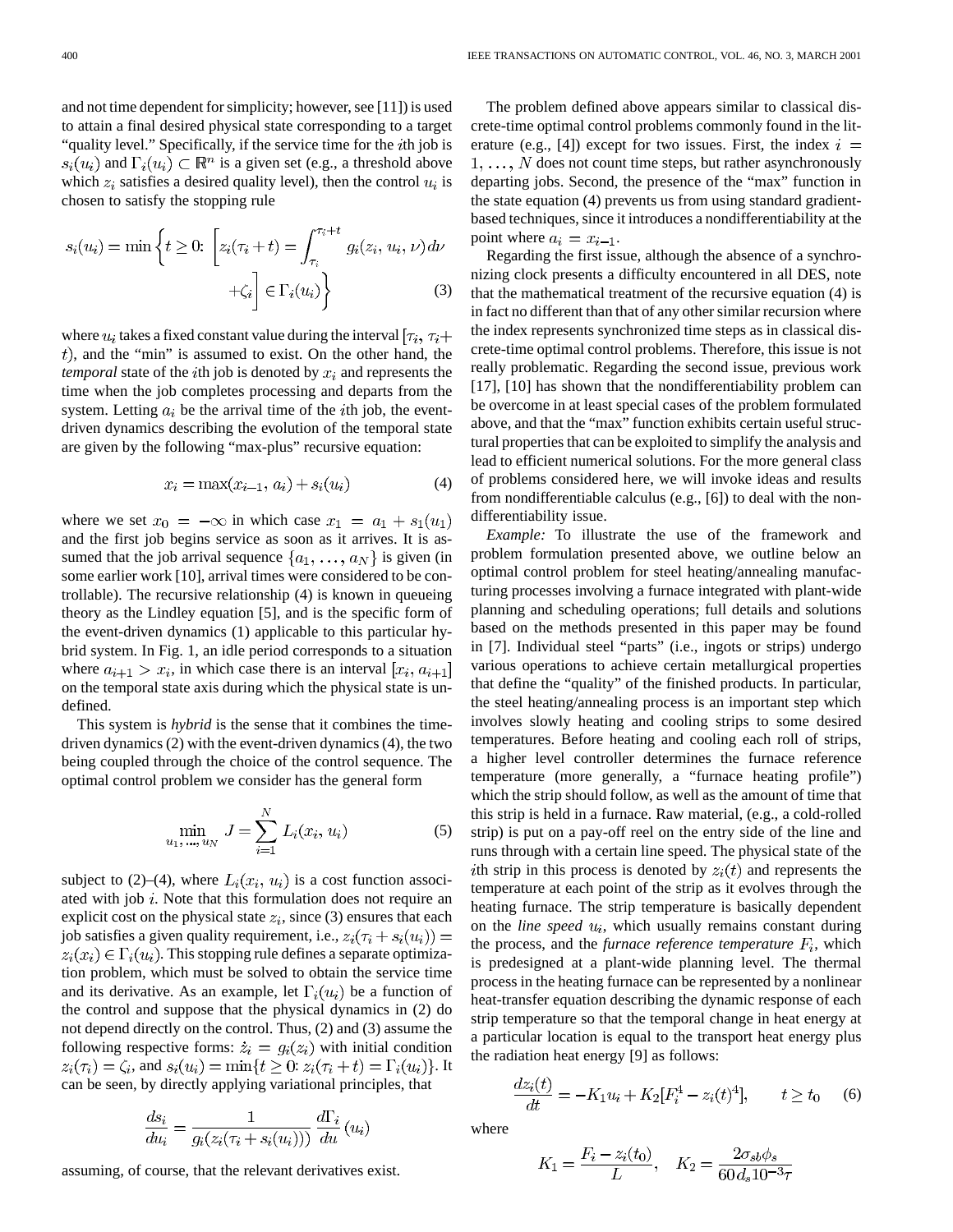and L is the furnace length [m],  $t_0$  is the heating start time,  $\sigma_{sb}$ is the Stefan–Boltzmann constant  $(=4.88 \times 10^{-8}$ [kcal/m<sup>2</sup> · h ·  $\deg^4$ ]),  $\phi_s$  is the coefficient of radiative heat absorption (0 <  $\phi_s$  < 1) (determined as 0.17 from actual data),  $d_s$  is the strip specific heat  $\lceil \text{kcal/m}^3 \cdot \text{deg} \rceil$ , and  $\tau$  is the strip thickness [mm].

Since (6) is in nonlinear differential form, it is hard to represent solutions in an explicit form. It turns out, however, that such solutions can be accurately approximated by exponential functions obtained as solutions of

$$
\frac{dz_i(t)}{dt} = \frac{1}{f(u_i)} (F_i - z_i(t)), \qquad t \ge t_0.
$$
 (7)

where  $f(u_i)$  is an arbitrary function appropriately chosen to achieve a desired level of accuracy. In [7],  $f(u_i)$  is taken to be a monotone increasing polynomial function of  $u_i$ , i.e.,  $f(u_i)$  =  $\sum_{r=0}^{m} c_k u_i^r$  for some  $m = 1, 2, \ldots$ , an approximation successfully employed in practice [21].

Next, the temporal state of the  $i$ th strip consists of two variables,  $x_i$  and  $y_i$ , where  $x_i$  represents the time when the job starts processing at the furnace and  $u_i$  represents the time when the job completes processing and departs from the system. The need for two variables is due to the fact that we must distinguish between the starting time of the  $(i + 1)$ th job and the completion time of the *i*th job (i.e.,  $x_{i+1} \neq y_i$ ), since each job is a continuous strip of a typical length, not a discrete entity. Letting  $a_i$  be the arrival time of the *i*th strip, the event-driven dynamics describing the evolution of these temporal states are given by

$$
x_i = \max(a_i, x_{i-1}) + s_1(u_i) \quad \text{and} \quad y_i = x_i + s_2(u_i)
$$
  
subject to  $u_{min} \le u_i \le u_{max}$ ,  $i = 1, ..., N$  (8)

where  $s_1(u_i)$  is the elapsed time for the whole body of the strip to enter the furnace, which is dependent on the length of the strip, and  $s_2(u_i)$  is the processing time for each point of the strip to run through the furnace, which is dependent on the length of the furnace. In addition,  $u_{\text{min}}$  and  $u_{\text{max}}$  are the minimum and maximum allowable line speed respectively, and we assume that  $x_0 = -\infty$ .

In this system, we consider two control objectives: 1) to reduce temperature errors with respect to the furnace reference temperature, and 2) to reduce the entire processing time for timely delivery using acceptable levels of line speed,  $u_i$ . Thus, the optimal control problem of interest is

$$
\min_{\{u_1,\dots,u_N\}} J = \sum_{i=1}^N \left[ \theta(u_i) + \phi(y_i) \right] \tag{9}
$$

subject to (7) and (8). The function  $\phi(y_i)$  above is the cost related to jobs departing at time  $y_i$ . For example,  $\phi(y_i) = (y_i$  $i,j$  is such that a job departing after the due date  $d_i$  incurs a tardiness cost completing before its due date incurs an inventory (backlog) cost. The function  $\theta(u_i)$  is selected so as to penalize the deviation of the  $i$ th strip temperature from the reference temperature,  $F_i$ 

$$
\theta(u_i) = |F_i - z_i(L/u_i)|^2 + \beta \int_0^{L/u_i} (F_i - z_i(t))^2 dt,
$$
  
\n $i = 1, ..., N$  (10)

where  $L/u_i$  is the time each point of the strip stays in the furnace and  $\beta$  is a weighting factor.

### III. NECESSARY CONDITIONS FOR OPTIMALITY

We begin by invoking basic variational calculus techniques to study the minimization problem in (5) subject to (4). As in standard discrete-time optimal control problems, we define the augmented cost

$$
\overline{J}(\mathbf{x}, \lambda, \mathbf{u}) = \sum_{i=1}^{N} \{L_i(x_i, u_i) + \lambda_i [\max(x_{i-1}, a_i) + s_i(u_i) - x_i]\}
$$
\n(11)

where  $x$  and  $u$  are  $N$ -dimensional vectors for the temporal state and the control, and  $\lambda$  is an N-dimensional vector for the costate sequence used to adjoin the temporal dynamics in (4) to the cost in (5). Throughout the rest of our analysis, we will make the following assumptions.

*Assumption* **A1***:* The one-step costs  $L_i(\cdot, \cdot)$  and the service functions  $s_i(\cdot)$  are continuously differentiable for all  $i=1,\ldots,N.$ 

*Assumption* **A2***:* The service functions  $s_i(\cdot)$  are monotonically increasing for all  $i = 1, \ldots, N$ .

Note that Assumption **A2** can be replaced by service functions that are monotonically *decreasing*, depending on the nature of the control variables  $u_i$ , yielding dual results to those we will subsequently derive.

Ignoring for the moment the nondifferentiabilities associated with the "max" operation in (11), the standard first-order necessary conditions for optimality require that

$$
\frac{\partial \overline{J}}{\partial u_i} = 0, \quad \frac{\partial \overline{J}}{\partial \lambda_i} = 0, \quad \frac{\partial \overline{J}}{\partial x_i} = 0 \quad \text{for all } i = 1, ..., N. \tag{12}
$$

The first equation above gives the stationarity condition

$$
\frac{\partial L_i(x_i, u_i)}{\partial u_i} + \lambda_i \frac{ds_i(u_i)}{du_i} = 0.
$$
 (13)

The second equation in (12) recovers the state equation

$$
x_i = \max(a_i, x_{i-1}) + s_i(u_i)
$$
 (14)

with initial condition  $x_0 = -\infty$ . Finally, the third equation gives the costate equation

$$
\lambda_i = \frac{\partial L_i(x_i, u_i)}{\partial x_i} + \lambda_{i+1} \frac{d \max(x_i, a_{i+1})}{dx_i} \tag{15}
$$

with boundary condition

$$
\lambda_N = \frac{\partial L_N(x_N, u_N)}{\partial x_N}.
$$
\n(16)

Equations (13)–(16) define a two-point boundary-value problem (TPBVP), whose solution provides a control sequence satisfying the necessary conditions for optimality. TPBVPs are notoriously hard; in our case, matters are further complicated by the presence of the "max" function in the costate equation (15). This function is Lipschitz continuous, differentiable in  $x_i$ everywhere except at the single point where  $x_i = a_{i+1}$  with

$$
\frac{d}{dx_i} \max(x_i, a_{i+1}) = \begin{cases} 0, & \text{if } x_i < a_{i+1} \\ 1, & \text{if } x_i > a_{i+1}. \end{cases}
$$
 (17)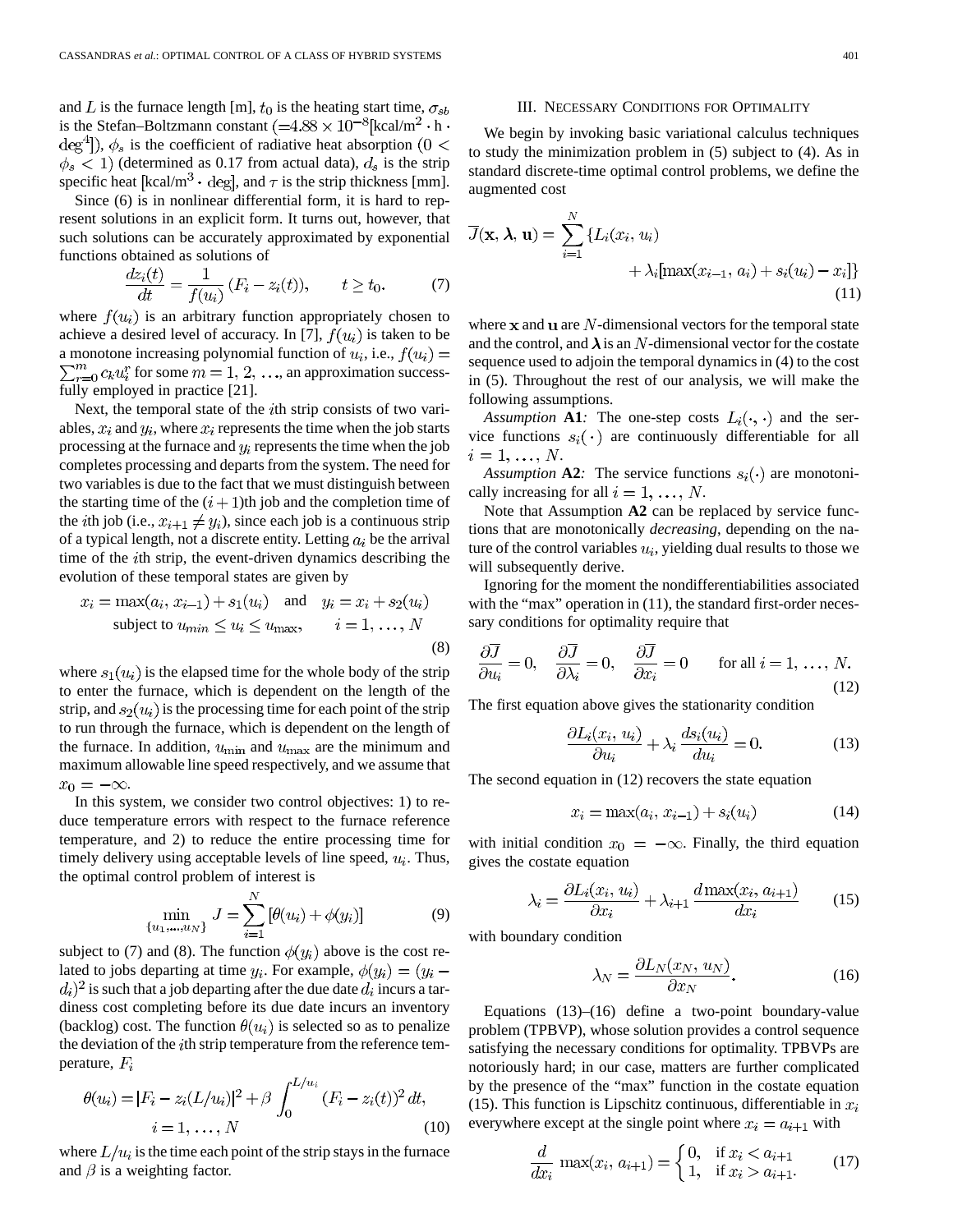Moreover, at the point where  $x_i = a_{i+1}$ , the left and right derivatives clearly exist, given by 0 and 1, respectively.

As the system operates, the sequence of arrival and departure times defines a state trajectory (or sample path). On any sample path, the points where  $x_i = a_{i+1}$  acquire special significance, since they are responsible for the nondifferentiability of the "max" function in the costate equation (15). When such points are part of the optimal solution, the necessary conditions above cannot be used to establish optimality, and we must appeal to nonsmooth optimization theory, as described next. This will lead to the main result of this section, Theorem 3.1.

*1) Nonsmooth Optimization:* Given Assumption **A1**, the augmented cost  $J$ , as the sum of Lipschitz functions, is itself a Lipschitz function. Such functions are continuous, but not everywhere differentiable. They are, however, differentiable *almost everywhere* (Radmacher's theorem). For Lipschitz functions, nonsmooth optimization gives the necessary conditions for optimality [6], [15]. In particular, suppose  $f: \mathbb{R}^n \to \mathbb{R}$  is a locally Lipschitz continuous function of  $u \in \mathbb{R}^n$ , and let  $S(u)$  denote the set of all sequences  $\{u_m\}_{m=1}^{\infty} \subset \mathbb{R}^n$  that satisfy the following three conditions: i)  $u_m \to u$  as  $m \to \infty$ , ii) The gradient  $\nabla f(u_m)$  exists for all  $m = 1, 2, \dots$ , iii)  $\lim_{m\to\infty} \nabla f(u_m) = \phi$  exists. Then, the *generalized gradient* of f at u is denoted by  $\partial f(u)$  and defined as the convex hull of all limits  $\phi$  corresponding to every sequence  $\{u_m\} \in S$ . The generalized gradient has the following three fundamental properties [6]: i)  $\partial f(u)$  is a nonempty, compact and convex set in  $\mathbb{R}^n$ , ii)  $\partial f(u)$  is a singleton iff f is continuously differentiable in some open set containing  $u$ , in which case  $\partial f(u) = \{\nabla f(u)\}\$ , and iii) if u is a local minimum of f, then  $0 \in \partial f(u)$ . The last property is an extension of the classical stationarity condition in (13), and becomes the first-order optimality condition in nonsmooth optimization.

As described above, the necessary condition for the optimization of nonsmooth Lipschitz functions is given in terms of  $\partial f(u)$ . Our task now, therefore, is to identify  $\partial J$ . In order to do so, we introduce the following terminology that will be essential to all subsequent analysis:

*Definition 1:* An *idle period* is a time interval  $(x_k, a_{k+1})$ such that  $x_k < a_{k+1}$  for any  $k = 1, \ldots, N-1$ .

*Definition 2:* A *busy period* is a time interval  $(a_k, x_n]$  defined by a subsequence  $\{k, k+1, \ldots, n\}$  such that i)  $x_{k-1}$  <  $a_k$ , ii)  $x_i \ge a_{i+1}$  for all  $i = k, \ldots, n-1$ , and iii)  $x_n < a_{n+1}$ .

These terms are borrowed from classical queueing theory. An idle period is simply a time interval of strictly positive duration during which the server has no jobs to process, and a busy period is a time interval during which the server is processing jobs without any interruption caused by an empty input queue. A busy period, initiated at time  $a_k$ , must always follow an idle period, be followed by another idle period, and allow no other idle periods within it. We also set  $a_{N+1} = \infty$  for consistency. The next term is introduced to capture an important special feature which we will show characterizes optimal sample paths for our problem.

*Definition 3:* A *critical job* with index  $i$  is one that satisfies  $x_i = a_{i+1}.$ 

Note that a critical job corresponds precisely to the situation where the "max" function is not differentiable in  $(15)$ . Moreover, note that a critical job cannot end a busy period; however, a busy period may contain one or more critical jobs.

In order to identify the busy period structure and the locations of critical jobs within a busy period, we associate with every job  $i = 1, \ldots, N$  the following two indices

$$
n(i) = \min\{n \ge i \colon x_n < a_{n+1}\},\tag{18}
$$

$$
m(i) = \min\{m \ge i \colon x_m \le a_{m+1}\}.
$$
 (19)

In words,  $n(i)$  is the index of the last job in the busy period containing job i. Regarding  $m(i)$ , if job i is critical or there are critical jobs between job  $i$  and the end of its busy period, then  $m(i)$  is the index of the first such critical job; in this case,  $m(i) < n(i)$  and we have  $x_{m(i)} = a_{m(i)+1}$ . If, on the other hand, job  $i$  is not critical and there are no critical jobs between job i and the end of its busy period, then  $m(i)$  is the index of the job that ends the busy period, i.e.,  $m(i) = n(i)$ .

*2)* The  $m(i) = n(i)$  Case: This is the simpler of the two cases, where job  $i$  is not critical, there are no critical jobs between job  $i$  and the end of its busy period, and we have  $max(x_j, a_{j+1}) = x_j > a_{j+1}$  for all  $j = i, ..., n(i) - 1$ and  $\max(x_{n(i)}, a_{n(i)+1}) = a_{n(i)+1} > x_{n(i)}$ . Therefore, all derivatives in the costate equation (15) exist and we get,

$$
\lambda_i = \sum_{j=i}^{n(i)} \frac{\partial L_j}{\partial x_j}.
$$

Then, the optimality condition (13) becomes

$$
\frac{\partial \overline{J}}{\partial u_i} = \frac{\partial L_i}{\partial u_i} + \frac{ds_i}{du_i} \sum_{j=i}^{n(i)} \frac{\partial L_j}{\partial x_j} = 0
$$

where we have omitted the arguments of the functions  $L_i(\cdot)$ and  $s_i(\cdot)$ . Clearly, the same result holds when there are critical jobs in the busy period containing job  $i$ , as long as these critical jobs *precede* job i in this busy period. In summary, we have established the following result.

*Lemma 3.1:* Under Assumption **A1**, if  $m(i) = n(i)$ , then  $\overline{J}(\cdot)$  is locally continuously differentiable in  $u_i$ , and the optimality condition is

$$
\frac{\partial \overline{J}}{\partial u_i} = \frac{\partial L_i}{\partial u_i} + \frac{ds_i}{du_i} \sum_{j=i}^{n(i)} \frac{\partial L_j}{\partial x_j} = 0.
$$

Letting  $\partial \overline{J}_i \equiv \partial \overline{J}/\partial u_i$ , it is clear that when  $m(i) = n(i)$  we get

$$
\partial \overline{J}_i = \frac{\partial L_i}{\partial u_i} + \frac{ds_i}{du_i} \sum_{j=i}^{n(i)} \frac{\partial L_j}{\partial x_j}.
$$
 (20)

Thus, if critical jobs were to never occur on an optimal sample path [i.e., if  $m(i) = n(i)$  for all  $i = 1, ..., N$ ], then the function  $\overline{J}$  would be differentiable at its minimum, the standard conditions for optimality would apply, and a numerical solution could be obtained by solving the TPBVP defined by (13)–(15).

*3)* The  $m(i) < n(i)$  Case: Since, in general,  $\overline{J}$  will exhibit the nondifferentiabilities associated with critical jobs, it is necessary to study next the case where  $m(i) < n(i)$ . For any such job *i* on an optimal sample path, we have  $\max(x_{m(i)}, a_{m(i)+1})$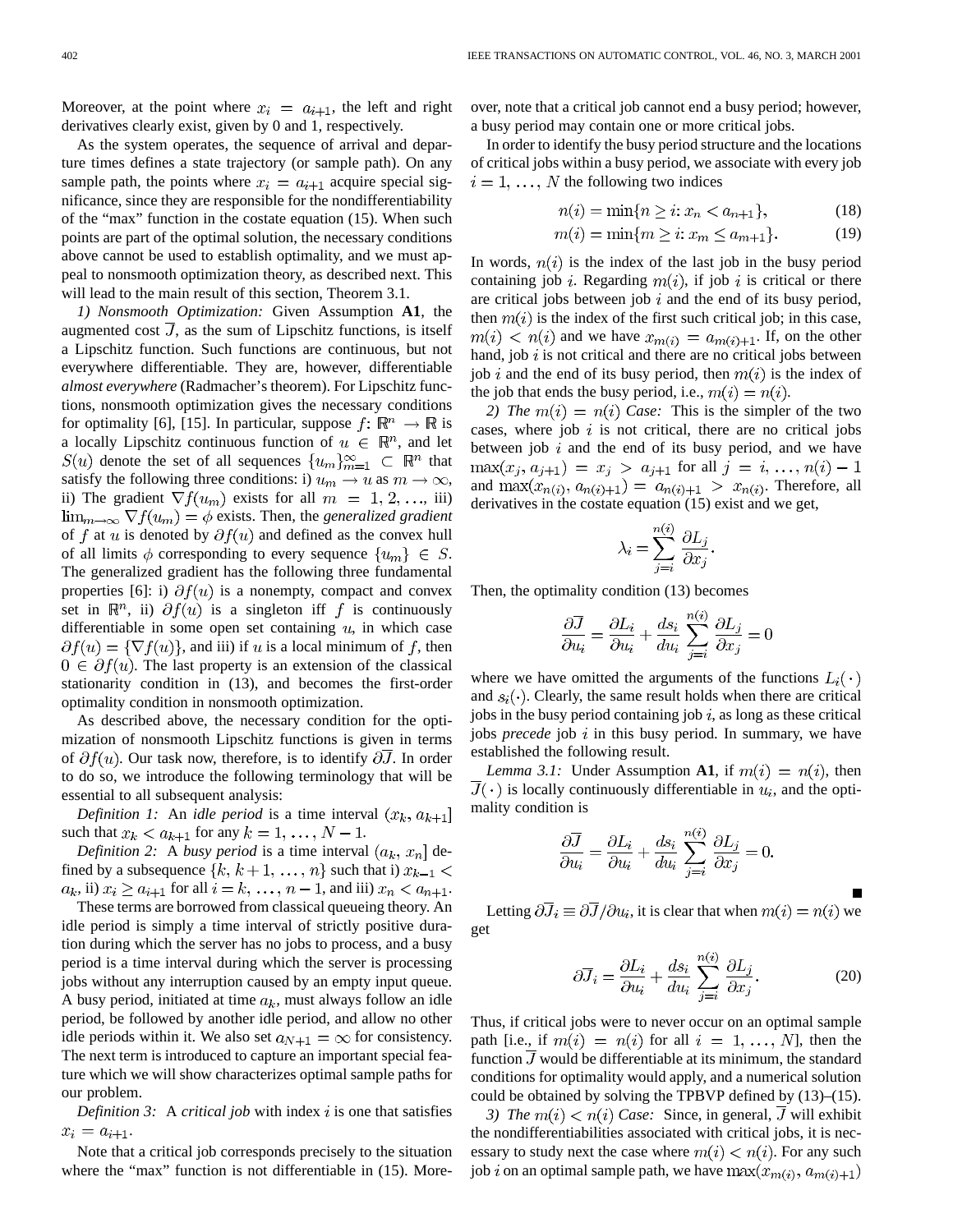$x_{m(i)} = a_{m(i)+1}$  and the corresponding derivative in the costate equation (15) does not exist. Hence, the derivative  $\partial \overline{J}/\partial u_i$  also fails to exist. To obtain the generalized gradient in this case we proceed as follows. First, since jobs i and  $m(i)$ are in the same busy period and  $m(i) \geq i$ , we have

$$
x_{m(i)} = \max(x_{i-1}, a_i) + s_i(u_i) + \sum_{j=i+1}^{m(i)} s_j(u_j)
$$
 (21)

where the "max" accounts for the fact that job  $i$  may be the first in the busy period. Through (21) we see that the control for job i affects the departure time of job  $m(i)$ . Now suppose that we fix all controls at their optimal values and perturb  $u_i$ . Recalling (17), the following one-sided derivatives exist:

$$
\lim_{x_{m(i)} \uparrow a_{m(i)+1}} \frac{d}{dx_{m(i)}} \max\left(x_{m(i)}, a_{m(i)+1}\right) = 0
$$
\n
$$
\lim_{x_{m(i)} \downarrow a_{m(i)+1}} \frac{d}{dx_{m(i)}} \max\left(x_{m(i)}, a_{m(i)+1}\right) = 1. \quad (22)
$$

Conceptually, the first limit in (22) corresponds to the process of changing  $u_i$  so that  $x_{m(i)}$  increases toward a fixed  $a_{m(i)+1}$ . Similarly, the second limit corresponds to the process of changing  $u_i$  so that  $x_{m(i)}$  decreases toward  $a_{m(i)+1}$  and the same is true for all other critical jobs between  $m(i)$  and  $n(i)$ .

Looking at (15), note that

$$
\frac{d \max(x_j, a_{j+1})}{dx_j} = 1 \quad \text{for all } j = i, \dots, m(i) - 1.
$$

Thus, combining (11) and (15), we get

$$
\frac{\partial \overline{J}}{\partial u_i} = \frac{\partial L_i}{\partial u_i} + \frac{ds_i}{du_i}
$$

$$
\cdot \left[ \sum_{j=i}^{m(i)} \frac{\partial L_j}{\partial x_j} + \lambda_{m(i)+1} \frac{d \max(x_{m(i)}, a_{m(i)+1})}{dx_{m(i)}} \right].
$$

By Assumption **A2** and (21),  $x_{m(i)}$  is monotonically increasing in  $u(i)$  and, using (22), the preceding equation leads to the onesided derivative

$$
\left(\frac{\partial \overline{J}}{\partial u_i}\right)^{-} = \frac{\partial L_i}{\partial u_i} + \frac{ds_i}{du_i} \sum_{j=i}^{m(i)} \frac{\partial L_j}{\partial x_j}.
$$
 (23)

Similarly, we obtain

$$
\left(\frac{\partial \overline{J}}{\partial u_i}\right)^+ = \frac{\partial L_i}{\partial u_i} + \frac{ds_i}{du_i} \sum_{j=i}^{n(i)} \frac{\partial L_j}{\partial x_j}
$$
(24)

regardless of whether one or more critical jobs are present between i and  $n(i)$ . For simplicity, we shall use the notation  $\xi_i^$ and  $\xi_i^+$  to denote the left and right derivatives above, i.e., set

$$
\xi_i^- = \left(\frac{\partial \overline{J}}{\partial u_i}\right)^-, \quad \xi_i^+ = \left(\frac{\partial \overline{J}}{\partial u_i}\right)^+.
$$
 (25)

Regarding  $\xi_i^-$  and  $\xi_i^+$ , we can easily establish the following.

*Lemma 3.2:* Under Assumptions **A1** and **A2**, for every  $i =$  $1, \ldots, N$ 

$$
\xi_i^+ = \xi_i^- + \frac{ds_i}{du_i} \sum_{j=m(i)+1}^{n(i)} \frac{\partial L_j}{\partial x_j}.
$$
 (26)

*Proof:* From (23) and (24)

$$
\xi_i^+ = \frac{\partial L_i}{\partial u_i} + \frac{ds_i}{du_i} \sum_{j=i}^{m(i)} \frac{\partial L_j}{\partial x_j}
$$
  
=  $\frac{\partial L_i}{\partial u_i} + \frac{ds_i}{du_i} \sum_{j=i}^{m(i)} \frac{\partial L_j}{\partial x_j} + \frac{ds_i}{du_i} \sum_{j=m(i)+1}^{n(i)} \frac{\partial L_j}{\partial x_j}$   
=  $\xi_i^- + \frac{ds_i}{du_i} \sum_{j=m(i)+1}^{n(i)} \frac{\partial L_j}{\partial x_j}$ 

giving (26).

Recalling the definition of  $\partial \overline{J}$ , it is easy to see that when  $m(i) < n(i)$  we have

$$
\partial \overline{J}_i = \left[ \min \left( \xi_i^-, \xi_i^+ \right), \max \left( \xi_i^-, \xi_i^+ \right) \right] \subset \mathbb{R}.
$$
 (27)

Notice that when  $m(i) = n(i)$ , we get  $\xi_i^- = \xi_i^+$ , in which case the set  $\partial \overline{J}_i$  defined by the closed interval above is a singleton equal to the gradient  $\partial \overline{J}/\partial u_i$  as required. To summarize, we present next the main result of this section:

*Theorem 3.1:* Under Assumptions **A1** and **A2**, an optimal control  $u_i$ ,  $i = 1, ..., N$  satisfies the following conditions:

1)  $0 \in \partial \overline{J}_i = [\min(\xi_i^-, \xi_i^+), \max(\xi_i^-, \xi_i^+)] \subset \mathbb{R}$ , where

$$
\xi_i^- = \frac{\partial L_i}{\partial u_i} + \frac{ds_i}{du_i} \sum_{j=i}^{m(i)} \frac{\partial L_j}{\partial x_j}, \quad \xi_i^+ = \frac{\partial L_i}{\partial u_i} + \frac{ds_i}{du_i} \sum_{j=i}^{n(i)} \frac{\partial L_j}{\partial x_j}
$$

 $m(i) = \min\{m \geq i : x_m \leq a_{m+1}\},\$  $n(i) = \min\{n \geq i : x_n < a_{n+1}\};$ 

2)  $x_i = \max(a_i, x_{i-1}) + s_i(u_i) x_0 = -\infty.$ 

*Proof:* The proof follows directly from the necessary condition of nonsmooth optimization, that is, the requirement that  $0 \in \partial J_i$ , and from Lemma 3.1 and (23)–(25).

*Remark 3.1:* Recalling Lemma 3.1, we see that when  $m(i)$  =  $n(i)$ , i.e., when job i is not critical and there are no critical jobs between job  $i$  and the end of its busy period, then the first condition of the theorem simply requires that  $\xi_i^- = \xi_i^+ = 0$ .

*Remark 3.2:* For typical  $L_i(\cdot, \cdot)$  and  $s_i(\cdot)$ , neither  $\xi_i^- = 0$ nor  $\xi_i^+ = 0$  when  $m(i) < n(i)$ , i.e., in general, zero is not an endpoint of the interval defining  $\partial J_i$ . Hence, when  $m(i) < n(i)$ the first condition of the theorem requires that these quantities have opposite signs, i.e.,  $(\xi_i^-) \cdot (\xi_i^+) < 0$ . In general, however,  $(\xi_i^-)\cdot(\xi_i^+) \leq 0.$ 

We should also point out that the use of the generalized gradient is not indispensable for the solution of the problems considered here. In earlier work [17], for example, a specific hybrid system optimal control problem that belongs to the class of problems being studied in this paper was solved using a definition of the derivative of the "max" function that allows its value to be some arbitrary  $\Delta_i$  such that  $0 \leq \Delta_i \leq 1$  whenever  $x_i =$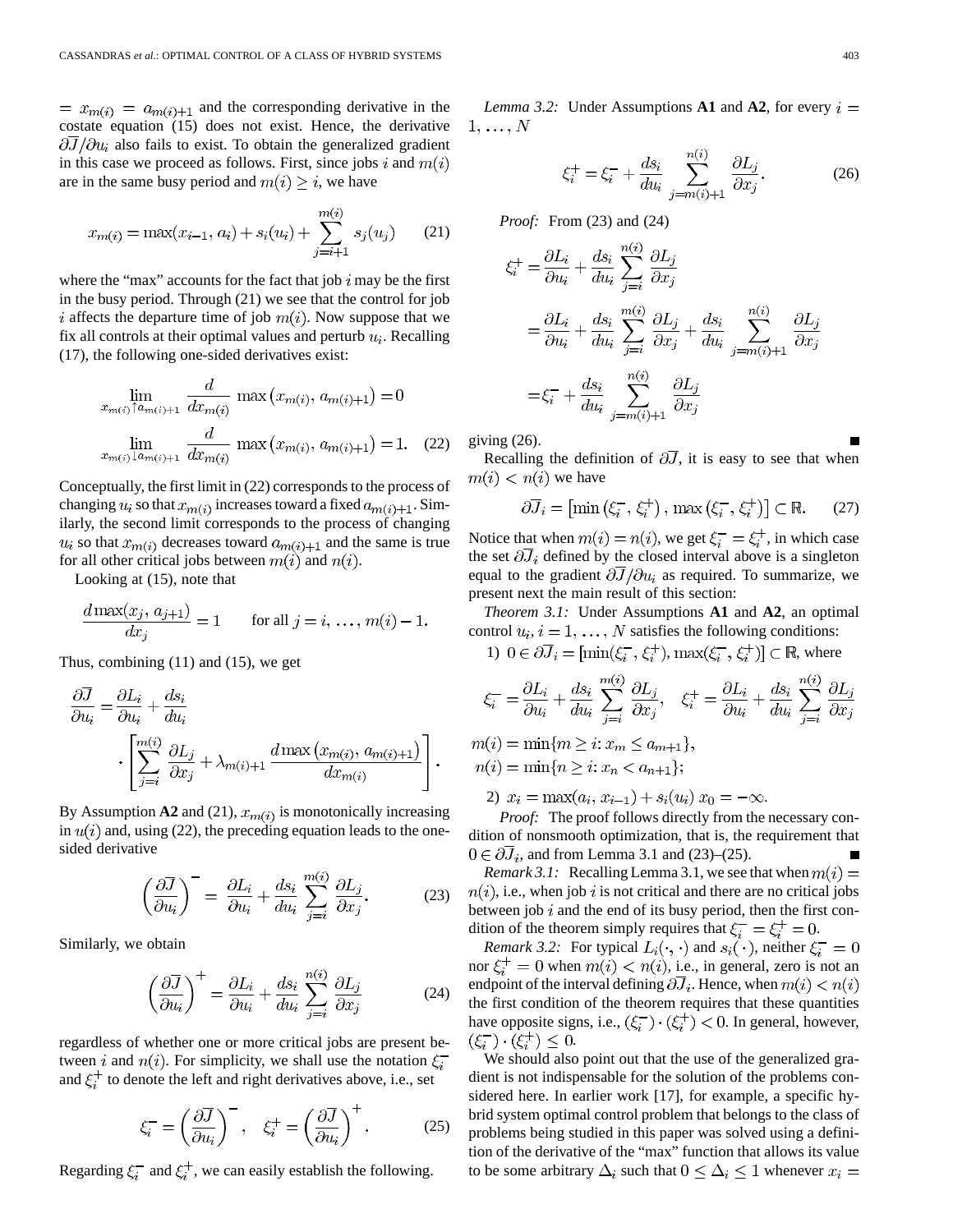$a_{i+1}$ . Finally, note that the problems can also be tackled through constrained nonlinear programming techniques; the computational burden in this case, however, is prohibitive for values of  $N$  other than very small ones, and this serves to motivate the analysis that follows.

## IV. PROPERTIES OF OPTIMAL SOLUTIONS

Based on the necessary conditions for optimality in Theorem 3.1, in this section we present some fundamental properties of optimal sample paths.

## *A. Decoupling Properties*

The presence of the "max" function appearing in the state and costate equations leads to decoupling properties which decompose sample paths into independent segments. The first such property is a consequence of the "regenerative" nature of the state trajectory. Because of the "max" function in the state equation, information is not propagated in the forward direction across idle periods. In addition, because of the "max" function in the costate equation, information does not propagate in the backward direction across idle periods. As a result, we obtain what we call *idle period decoupling*.

*Lemma 4.1:* Consider a busy period defined by  $\{k, \ldots, n(k)\}\$  and let  $i \in \{k, \ldots, n(k)\}\$ . The optimal control  $u_i^*$  depends only on  $a_k, \ldots, a_{n(k)}$  (it does not depend on the arrival times of jobs in any other busy period).

*Proof:* In view of Theorem 3.1, observe that the state equation does not propagate information in the forward direction across the idle period that precedes the busy period containing job  $i$ , i.e.,

$$
x_{k-1} < a_k \Rightarrow \max(x_{k-1}, a_k) = a_k \Rightarrow x_i
$$
\n
$$
= a_k + s_k(u_k) + \dots + s_i(u_i).
$$

Hence, the control for job  $i$  does not depend on the arrival times of jobs in earlier busy periods. Moreover, the costate equation does not propagate information in the backward direction across the idle period that follows the busy period containing job  $i$ , i.e.,

$$
x_{n(k)} < a_{n(k)+1} \Rightarrow \frac{d \max(x_{n(k)}, a_{n(k)+1})}{dx_{n(k)}} = 0 \Rightarrow \xi_i^+
$$
\n
$$
= \frac{\partial L_i}{\partial u_i} + \frac{ds_i}{du_i} \sum_{i=i}^{n(k)} \frac{\partial L_j}{\partial x_j}
$$

and the same is true for  $\xi_i^-$  in (24), since  $m(i) \le n(k)$ . Since, by Theorem 3.1, the optimal control  $u_i^*$  is determined by  $\xi_i^-$ ,  $\xi_i^+$ , it follows that it does not depend on the arrival times of jobs in subsequent busy periods.

Because of idle period decoupling, the controls for individual busy periods can be determined independently of each other. Therefore, idle period decoupling decomposes a large TPBVP consisting of  $N$  jobs into several smaller subproblems, one for each busy period. Of course, since the identification of busy periods themselves is not a simple matter, this only partially simplifies the solution approach. Nonetheless, this decomposition can be used to develop efficient numerical algorithms (see [8], [16], [18], and [20]). Moreover, it is also useful in the theoretical analysis of the optimal sample path, since it allows us to study its properties by analyzing a single isolated busy period.

Whereas idle periods decompose the problem into a collection of independent busy periods, critical jobs further decompose the problem by partitioning busy periods into collections of *blocks*, where a block is defined as follows.

*Definition 4:* Consider a busy period consisting of jobs  $\{k, \ldots, n(k)\}\$ . A *block* is a subset  $\{j, \ldots, m(j)\}\$  $\subseteq$  ${k, ..., n(k)}$  such that

1) for all  $i \in \{j, ..., m(j)\}, m(i) = m(j);$ 2) for all  $i \in \{k, \ldots, n(k)\}\$  and  $i \notin \{j, \ldots, m(j)\}\$ ,  $m(i) \neq m(j).$ 

In other words, any busy period on an optimal sample path can be partitioned into blocks, where the first block begins with the first job and ends with the first critical job (if any). The second block begins with the job that follows the first critical job and ends with the second critical job, and the last block ends with the last job in the busy period (therefore, it never contains a critical job). Clearly, if a busy period consists of  $L$  blocks, then there are  $L-1$  critical jobs in this busy period. Moreover, every block starts with an arrival time  $a_j$  such that  $j = k$  for the first block and  $a_j = x_{j-1}$  for the remaining blocks. The notion of blocks leads to what we call the *partial coupling* property.

*Lemma 4.2:* Consider a block defined by  $\{j, \ldots, m(j)\}\$ and let  $i \in \{j, \ldots, m(j)\}$ . The optimal control  $u_i^*$  depends only on  $a_i$  and  $a_{m(i)+1}$  (it does not depend on any other arrival times).

*Proof:* Consider a busy period containing at least one critical job. Notice that the state equation does not propagate across critical jobs, i.e.,  $x_i = a_i + s_i(u_i) + \cdots + s_i(u_i)$ . Hence, the optimal controls for jobs  $\{j, \ldots, m(j)\}$  can be obtained by solving the following optimization problem:

$$
\min_{u_j,\ldots,u_{m(j)}}\sum_{i=j}^{m(j)}L_i(x_i,u_i)
$$

subject to  $x_i = a_j + s_j(u_j) + \cdots + s_i(u_i)$  for all  $i = j, ..., m(j)$  and terminal constraint  $x_{m(j)} = a_{m(j)+1}$ provided this is not the last block in the busy period; if it is the last block, then the constraint is  $x_{m(j)} < a_{m(j)+1}$ . Thus, the solution depends only on  $a_j$  and  $a_{m(j)+1}$  (and of course  $m(j)$ ).

Because of partial coupling, the controls for those jobs that follow a critical one are independent of the controls for the jobs that precede it. This property forms the basis of algorithms one can develop to explicitly solve the problem under study, as further discussed in what follows.

## *B. Critical Job Characterization*

Critical jobs play a crucial role in obtaining explicit solutions for the optimal control problem under consideration. This is obvious from the decoupling properties of the previous section; if we could easily identify the various indices  $m(i)$  and  $n(i)$  for each job  $i = 1, \ldots, N$ , then we could solve the problem by solving a collection of TPBVP's, one for each block. Some of these TPBVP's would have a terminal constraint on the final state to force the departure time of the last job in the block to equal the arrival time of the job that begins the next block, while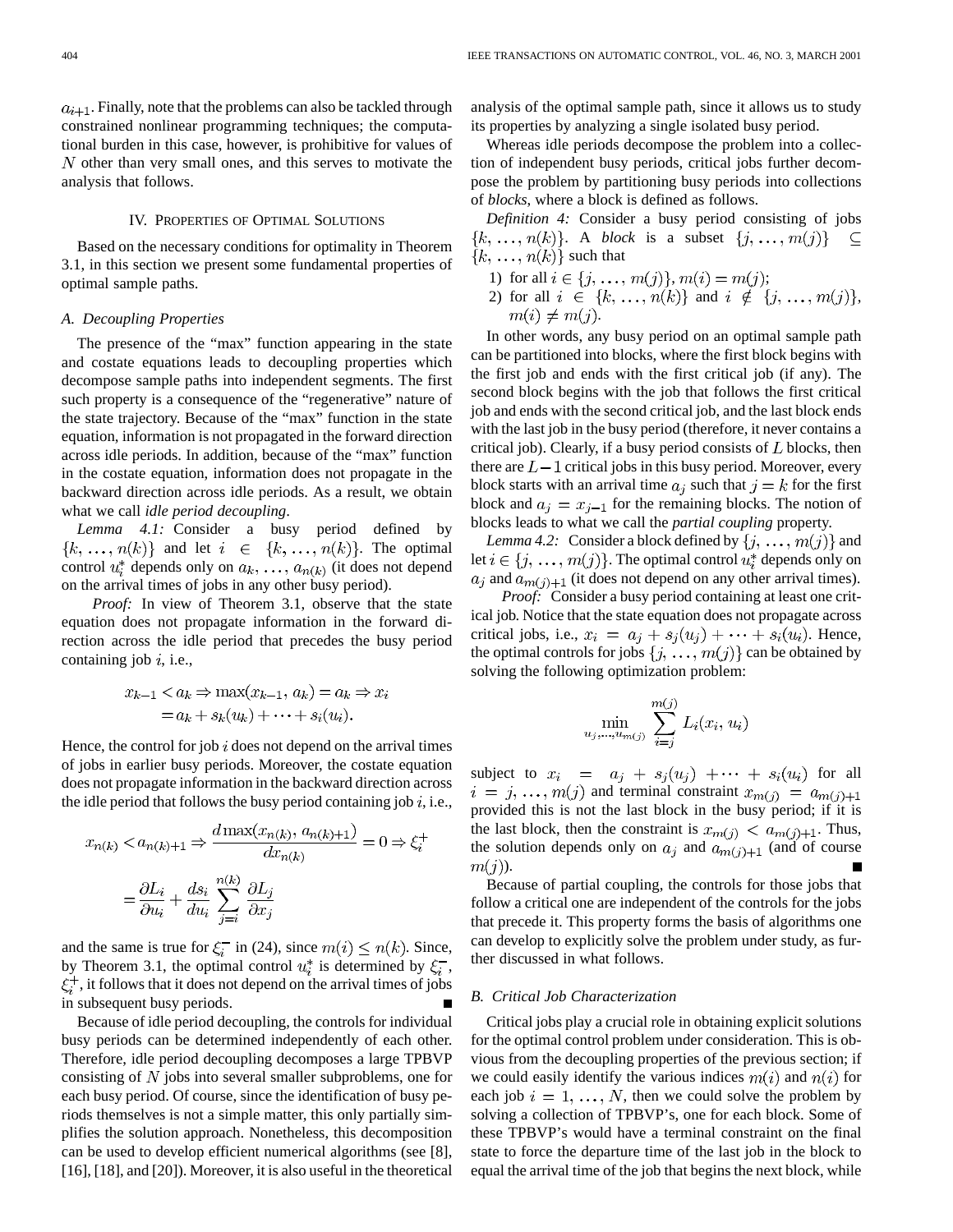others would not have terminal constraints when the block ends a busy period.

Although the possibility of critical jobs depends on the specific forms of the one-step costs  $L_i(\cdot, \cdot)$  and the service functions  $s_i(\cdot)$ , we point out that for most problems of practical interest the occurrence of critical jobs is not an "unusual" or pathological case, but an integral part of a typical optimal sample path, as demonstrated in our earlier work [17], [10].

Before proceeding, we shall make one additional assumption regarding the nature of the functions  $L_i(\cdot, \cdot)$  and  $s_i(\cdot)$ :

*Assumption* **A3***:* The one-step costs  $L_i(\cdot)$  are strictly convex functions and the service functions  $s_i(\cdot)$  are convex functions of their arguments for all  $i = 1, \ldots, N$ .

Let us also define

$$
\xi_{i,k} = \frac{\partial L_i}{\partial u_i} + \frac{ds_i}{du_i} \sum_{j=i}^{k} \frac{\partial L_j}{\partial x_j}
$$
(28)

and note that, by definition (25), we have

$$
\xi_{i, m(i)} = \xi_i^- \quad \text{and} \quad \xi_{i, n(i)} = \xi_i^+.
$$

Thus, if job i is critical, then  $i = m(i)$  and  $\xi_{i,i} = \xi_i^-$ , and observation that turns out to be very useful in our analysis.

The following theorem gives necessary and sufficient conditions that must be satisfied by a critical job (a similar result can be established if Assumption **A2** is changed to consider monotonically *decreasing* service functions).

*Theorem 4.1:* Under Assumptions  $A1-A3$ , job i is critical on an optimal sample path if and only if

- 1)  $\xi_{i,i}(u_i^* \Delta) = \xi_{i,n(i)}(u_i^* \Delta);$
- 2)  $\xi_{i,i}(u_i^* + \Delta) \cdot \xi_{i,n(i)}(u_i^* + \Delta) < 0;$

where  $u_i^*$  is the optimal control for job i,  $n(i)$  is the index of the job that ends the busy period containing job  $i$  under the control  $u_i = u_i^* - \Delta$  in (1) and  $u_i = u_i^* + \Delta$  in (2), and  $\Delta > 0$  is some arbitrarily small perturbation satisfying  $\xi_{i,i}(u_i^* + \Delta) \neq 0$ ,  $\xi_{i,n(i)}(u_i^*+\Delta)\neq 0.$ 

*Proof:* Throughout the proof, recall that the index  $n(i)$ depends on the control sequence, although for notational simplicity this dependence is not explicitly shown.

First, suppose job  $i$  is critical on an optimal sample path. We will then show that conditions (1) and (2) hold. Under the optimal control  $u_i^*$  we have  $x_i = a_{i+1}$ . By Assumption **A2**,  $s_i(u_i)$ is increasing in  $u_i$ ; therefore, decreasing the control by  $\Delta > 0$ decreases the service time for job  $i$ . This introduces an idle period between jobs i and  $i + 1$ , in which case  $n(i) = i$ , and condition (1) immediately follows. Regarding condition (2), since job *i* is critical, we have  $i = m(i) < n(i)$ , in which case Theorem 3.1 requires that  $0 \in \partial \overline{J} = [\min(\xi_i^-, \xi_i^+), \max(\xi_i^-, \xi_i^+)]$  $=\left[\min(\xi_{i, m(i)}, \xi_{i, n(i)}), \max(\xi_{i, m(i)}, \xi_{i, n(i)})\right]$ , where we have used (28). This requires that  $\xi_{i,i}$  and  $\xi_{i,n(i)}$  have opposite sign. Hence, condition (2) holds for  $\Delta = 0$ . It also holds for arbitrarily small  $\Delta > 0$  since i) by **A1**,  $\xi_{i,k}$  is a continuous function of  $u_i$ , and ii) for arbitrarily small positive perturbations in the control, the index  $n(i)$  remains fixed [i.e., job  $n(i)$  still ends the busy period].

Conversely, if conditions (1) and (2) hold for some job i on an optimal sample path, we shall show that  $i$  is critical. Under  $A3$ , and in view of (28), condition (1) implies that  $i = n(i)$ . Therefore, decreasing the control for job i by  $\Delta$  decreases its departure time (from **A2**) and the perturbed sample path contains an idle period between job i and job  $i + 1$  [since  $i = n(i)$  is now the last job in the busy period]. This implies that on the optimal path (prior to the *arbitrarily small* perturbation  $\Delta$  in  $u_i$ ) either i) job i is critical, or ii) job i is the last job in its busy period. If iii) is the case, then on the optimal sample path job  $i$  is followed by an idle period of finite duration. Hence, for small positive perturbations in the control, job  $i$  is still the last in its busy period, i.e.,  $i = n(i)$  in such a perturbed path, and  $\xi_{i,i}(u_i^* + \Delta)$  $= \xi_{i,n(i)}(u_i^* + \Delta)$ . However, this contradicts the assumption that condition  $(2)$  holds. Hence, job i cannot be the last job in its busy period and case i) must hold, i.e., job  $i$  is indeed critical, and the proof is complete.

The importance of this result manifests itself in algorithms we can develop (see [17], [18]) for the numerical solution of the optimal control problem. By iteratively evaluating the quantities  $\xi_{i,i}(\cdot)$  and  $\xi_{i,n(i)}(\cdot)$ , the two conditions in the theorem allow us to identify critical jobs (with arbitrary accuracy dependent on  $\Delta$ ). This, as previously argued, makes it possible to decompose a sample path into blocks which can be separately analyzed to determine the optimal control sequence within each one, a significant computational simplification when it comes to a TPBVP.

*Noncritical Departures and Their Properties:* The remainder of this section is devoted to further identifying conditions that lead to critical jobs and provide insight to their importance in this class of problems. Let us consider a busy period containing  $B$  jobs on an optimal sample path. Because of idle period decoupling (Lemma 4.1), there is no loss of generality if we index the first job in the busy period as job 1 [and relabel accordingly all cost components  $L_i(\cdot, \cdot)$ , so that  $i = 1, \ldots, B$ . Then,  $n(1) = B$  is the number of jobs in this busy period. When the busy period does not contain any critical jobs, i.e., when  $m(1) = n(1) = B$ , let the optimal departure times be denoted by  $\{x_{1, B}, \ldots, x_{B, B}\}$ . Thus, in the notation  $x_{i}, B$ , i denotes the index of the job within the busy period and  $B$  is the total number of jobs in the busy period.

*Definition 5:* The optimal departure times when there are no critical jobs in a busy period defined by  $\{1, \ldots, B\}$  are denoted by  $\{x_{1, B}, \ldots, x_{B, B}\}\$  and referred to as *noncritical departures*. The corresponding optimal controls are denoted by  $\{u_{1,B}, \ldots, u_{B,B}\}\$  and referred to as *noncritical controls*.

An important property of the noncritical departures, shown next, is that they can all be *precomputed offline* for any given positive integer  $B$  and any specified arrival time for the first job in the busy period,  $a_1$ . Thus, strictly speaking we should write  $x_{i}, B(a_1)$ , but omit the dependence on  $a_1$  for simplicity. Observe that any B jobs  $\{j, \ldots, j+B-1\}$  may be selected, re-indexed as  $\{1, \ldots, B\}$ , and then assigned values  $\{x_{1, B}, \ldots, x_{B, B}\}.$ In other words, any set of  $B$  jobs may be used in a simple "thought experiment" that allows us to evaluate their departure times as if these formed a busy period with no critical jobs.

*Lemma 4.3:* The noncritical departures  $\{x_{1,B}, \ldots, x_{B,B}\}\$ depend only on  $a_1$  and  $B$ .

*Proof:* Consider a busy period consisting of jobs  $\{1, \ldots, B\}$  on an optimal sample path and assume that none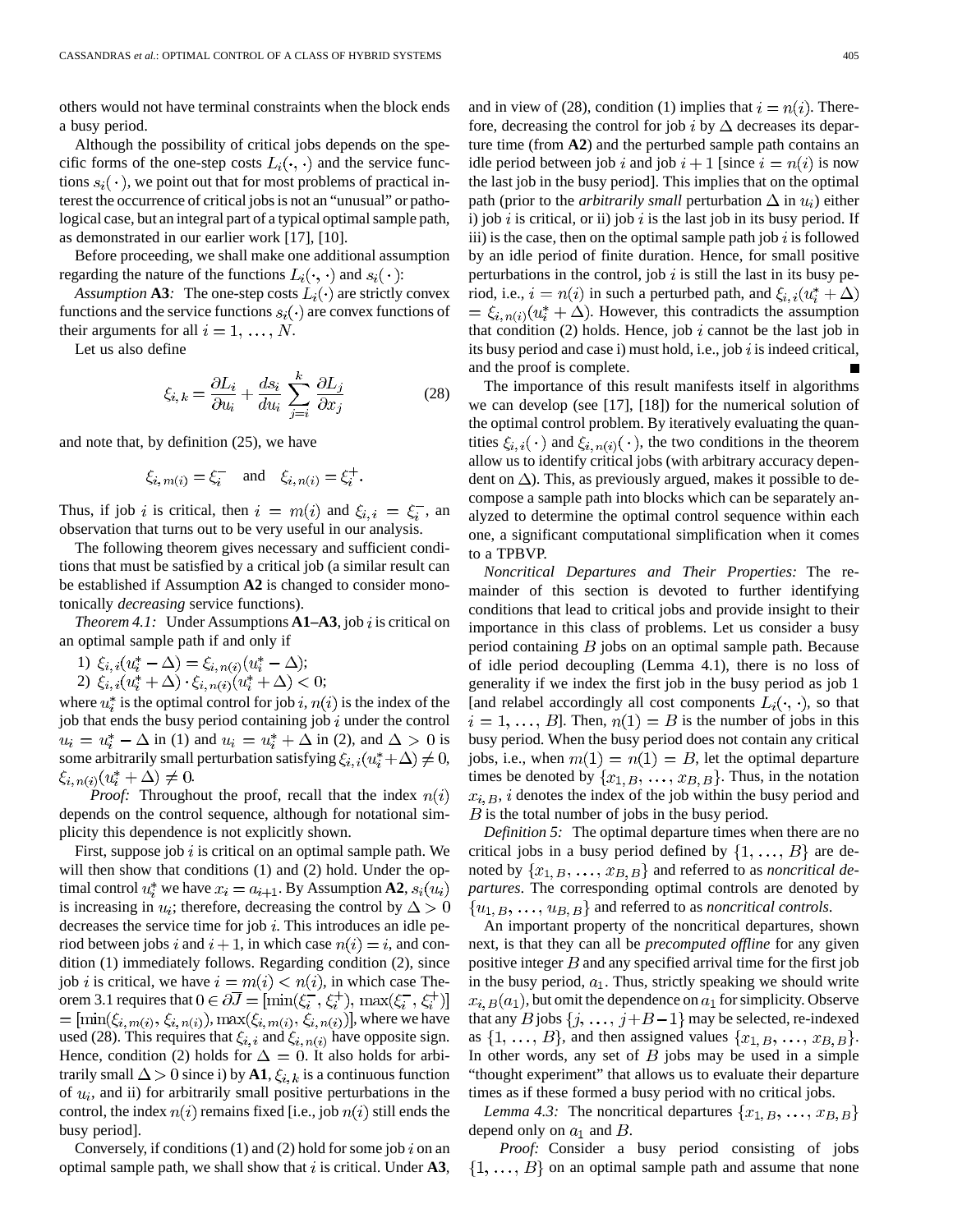of these jobs is critical. If this is the case, then the noncritical departures are optimal by definition. By Theorem 3.1, the optimal controls corresponding to these noncritical departures must satisfy i) the state equation (14), and ii) the condition  $0 \in \partial \overline{J_i}$ , where  $\partial \overline{J_i}$  is a closed interval defined by  $\xi_i^-$  and  $\xi_i^+$ . From i), the state equation for time associated with any job  $i \in \{1, \ldots, B\}$  gives

$$
x_{i,B} = a_1 + s_1(u_1) + \cdots + s_i(u_i), \qquad i = 1, \ldots, B.
$$
 (29)

From ii), since there are no critical jobs during this busy period,  $m(i) = n(i)$ , and

$$
\xi_i^- = \xi_i^+ = \frac{\partial L_i}{\partial u_i} + \frac{ds_i}{du_i} \sum_{j=i}^B \frac{\partial L_j}{\partial x_{j,B}} = 0, \qquad i = 1, \dots, B.
$$
\n(30)

The above expressions depend only on  $a_1$  and  $B$ , since the functions  $L_i(x_i, u_i)$  and  $s_i(u_i)$  are independent of the arrival sequence  $\{a_1, \ldots, a_N\}$ . Therefore, the controls  $\{u_{1, B}, \ldots, u_{B, B}\}\$  obtained by solving (29) and (30) depend only on  $a_1$  and  $B$ , and, consequently, the noncritical departures  $\{x_{1,B}, \ldots, x_{B,B}\}\$  obtained through (29) depend only on  $a_1$ and  $B$ .

Note that an alternative definition of the noncritical departures is that they are the unique solution obtained from (29) and (30).

The next two lemmas provide characterizations of critical jobs on an optimal sample path based on the relative ordering of the known arrival sequence and the noncritical departures which, we reiterate, may be precomputed for any given arrival time  $a_1$  and positive integer  $B$ . These characterizations are derived under four conditions, referred to as properties **P1–P4** below. The significance of these properties will become apparent in the next section where we show that a large class of problems indeed satisfies all four conditions. In what follows, given a busy period consisting of jobs  $1, \ldots, B$  on an optimal sample path, we shall denote the *optimal* departure times for the jobs in this busy period by  $x_1, \ldots, x_B$ .

*Property* **P1** *(Uniqueness):* The optimal control sequence is unique.

*Property* **P2** *(Monotonicity in ):* For a given arrival time  $a_1$  that starts a busy period, the noncritical departure times are monotonically decreasing in the number of jobs in the busy period, i.e.,  $x_{i, \overline{B}} \leq x_{i, B}$  for all  $i = 1, \ldots, B$  and  $B \leq \overline{B}$ .

*Property* **P3** *(Lower Bounds for Optimal Departures):* In a *busy period* consisting of jobs indexed  $\{1, \ldots, B\}$ , the noncritical departure times lower bound the optimal departure times, i.e.,  $x_{i,B} \leq x_i$  for all  $i = 1, \ldots, B$ .

*Property* **P4** *(Upper Bounds for Optimal Departures):* In a *block* consisting of jobs  $\{1, \ldots, L\}$ , the noncritical departure times upper bound the optimal departure times, i.e.,  $x_i \leq x_{i,L}$ for all  $i = 1, \ldots, L$  (*Note*: In this case,  $a_1$  refers to the arrival time of the first job in the *block*, and not necessarily the arrival time of the first job in the *busy period* that contains this block.)

*Lemma 4.4:* Consider a busy period on an optimal sample path consisting of jobs indexed  $\{1, \ldots, B\}$  and let  $\overline{N} \leq N$ denote the number of jobs remaining to be processed starting with job 1. Under **P1–P4**, if there exists some  $L \leq \overline{N}$  such that  $a_{i+1} < x_{i, \overline{N}}$  for all  $i = 1, \ldots, L-1$  and  $x_{L, L+1} \le a_{L+1} \le$  $x_{L, L}$ , then job L is critical.

*Proof:* We proceed by contradiction and show that neither  $x_L < a_{L+1}$  nor  $x_L > a_{L+1}$  can be optimal, which implies that  $x_L = a_{L+1}$ , i.e., L is critical.

First, suppose  $x_L < a_{L+1}$ . Then, there is an idle period between jobs L and  $L + 1$ . By P2,  $x_i \overline{N} \leq x_{i,L}$ . Since we assume  $a_{i+1} < x_i \overline{N}$  for all  $i = 1, \ldots, L-1$ , we also have  $a_{i+1} < x_{i,L}$  for all  $i = 1, ..., L - 1$ . Recalling Definition 2, uniqueness of the optimal solution (Property **P1**) implies a busy period consisting of jobs  $i = 1, \ldots, L$  in which there are no critical jobs. If this is the case, then the noncritical departures  $x_{i,L}$  are by definition optimal for all  $i = 1, \ldots, L$ . However,  $x_L = x_{L,L} < a_{L+1}$  contradicts the assumption that  $a_{L+1} \leq x_{L,L}.$ 

On the other hand, suppose  $x_L > a_{L+1}$ . Then, jobs L and  $L+1$  are in the same block. Moreover, we show next that this must be the *first* block in the busy period (i.e., the one that begins with job 1 and starts at time  $a_1$ ). In particular, suppose the first block in the busy period ends with some job  $j \geq 1$ . Then,  $x_{i,\overline{N}} \leq x_{j,B}$  by **P2**;  $x_{j,B} \leq x_j$  by **P3**; and  $x_j \leq a_{j+1}$ , since j ends the block, giving

$$
x_{j, \overline{N}} \le x_{j, B} \le x_j \le a_{j+1}
$$

where  $B$  ( $j \leq B \leq \overline{N}$ ) is the number of jobs in the busy period containing job  $j$ . Since job  $j$  ends a block, either i) job  $j$  is not critical, or ii) job j is critical. If i) is true, then j also ends the busy period, i.e.,  $j = B \leq N$  and  $x_{j,j} = x_j$  since noncritical departures must be optimal. Using **P2**, we then get

$$
x_{j, \overline{N}} \le x_{j, j} = x_j < a_{j+1}.
$$

If ii) is true, then  $j < B \leq \overline{N}$  and

$$
x_{j, \overline{N}} \le x_{j, B} \le x_j = a_{j+1}
$$

where the first inequality follows from **P2** and the second from **P3**. Now, suppose  $j < L+1$ . Then, in either case above, we are led to a contradiction of the assumption that  $a_{i+1} < x_{i,\overline{N}}$  for all  $i = 1, ..., L - 1$  and that  $x_L > a_{L+1}$ . Therefore, we must have  $j \geq L + 1$ , that is, L and  $L + 1$  are both members of the first block of a busy period, and this block contains  $j \geq L+1$ jobs. However, if job L is in a block that contains  $j \geq L+1$ jobs then, using **P4** and **P2**, we get

$$
a_{L+1} < x_L \le x_{L,j} \le x_{L,L+1}
$$

which contradicts the assumption that  $x_{L,L+1} \le a_{L+1}$ . We have, therefore, established that  $x_L = a_{L+1}$ , i.e., job L must be critical.

The conditions of Lemma 4.4 are only sufficient, i.e., there are other conditions that will result in critical jobs. The next result gives a different, more general, characterization of the conditions satisfied by critical jobs.

*Lemma 4.5:* Consider a busy period on an optimal sample path consisting of jobs indexed  $\{1, \ldots, B\}$ . Under **P1–P4**, if  $x_{j,B} \le a_{j+1}$  for any  $j = 1, \ldots, B-1$ , then the busy period contains at least one critical job. Moreover, the first critical job in the busy period satisfies  $x_{j,B} \le a_{j+1} \le x_{j,j}$ .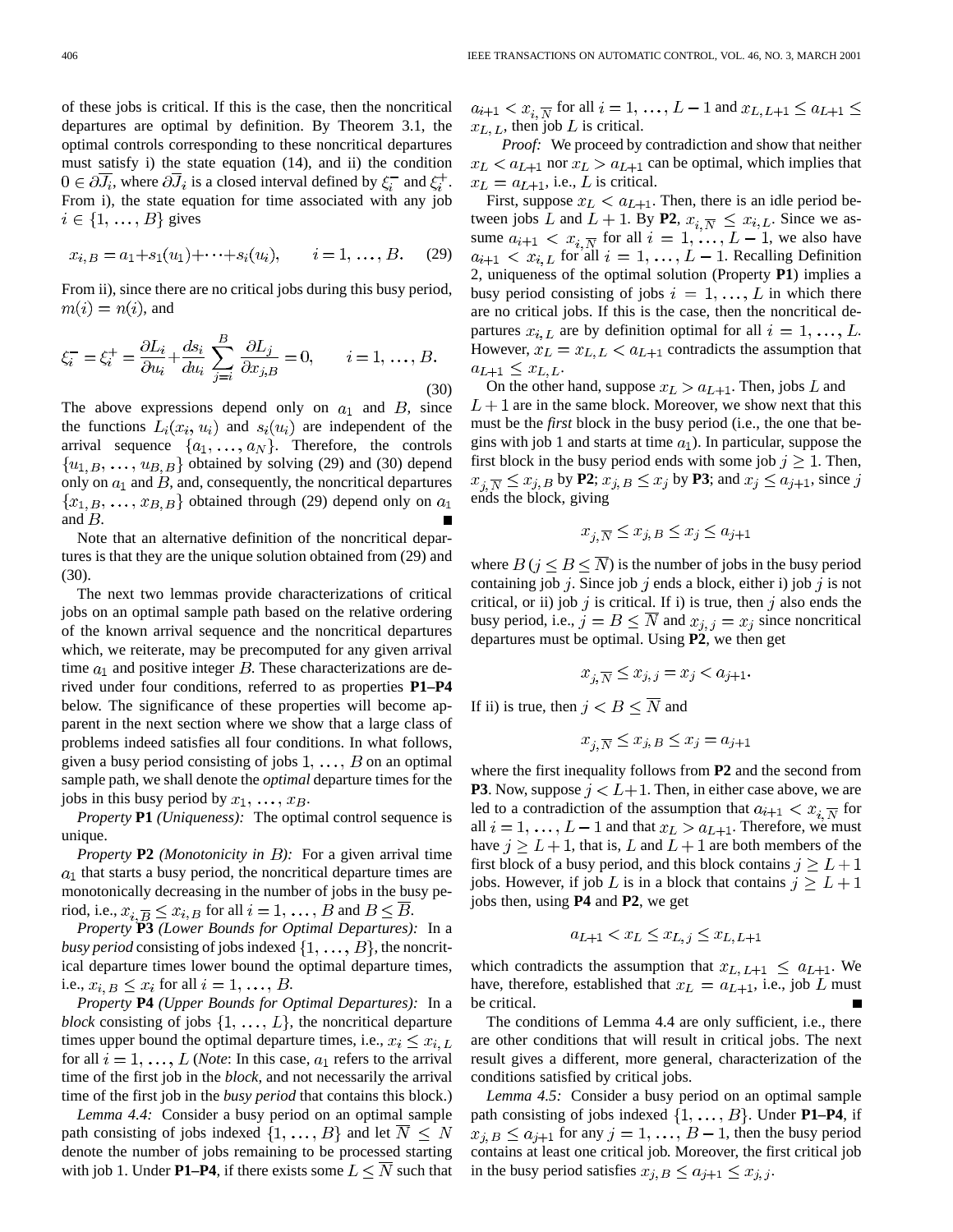

Fig. 2. Critical intervals for an example with  $N = 3$ .

*Proof:* First, by Definition 2, because the busy period contains *B* jobs, we must have  $a_{i+1} \le x_i$  for all  $i = 1, ..., B-1$ .

To prove the first part of the lemma, suppose that  $x_{j,B} \leq$  $a_{j+1}$  for one or more jobs  $j = 1, ..., B - 1$ , but the busy period does *not* contain any critical jobs. If the busy period does not contain any critical jobs, then the noncritical departures are optimal by uniqueness (Property P1), i.e.,  $x_j = x_{j,B}$  for all  $j =$ 1, ..., *B*. But,  $x_j = x_{j,B} > a_{j+1}$  contradicts the assumption that  $x_{j,B} \leq a_{j+1}$ , implying that the busy period must contain at least one critical job.

Regarding the second part of the lemma, first note that **P2** guarantees that indeed  $x_{i,B} \leq x_{i,j}$ . Then, if job j is critical, we have  $x_j = a_{j+1}$ , and the result follows directly from **P3**, i.e.,  $x_{j,B} \leq x_j = a_{j+1}$ , and from **P4**, i.e.,  $x_i \leq x_{i,j}$  for all  $i = 1, \ldots, j$ , hence,  $a_{j+1} = x_j \leq x_{j, j}$ .

*Critical Intervals:* According to Lemma 4.5, a critical job will occur whenever a situation arises such that  $a_{j+1} \in [x_{j,B}, x_{j,j}]$  for some  $j = 1, \ldots, B$ . To reflect this fact, we refer to the time intervals  $[x_{i},B,x_{i},x_{j}]$  as *critical intervals*. Clearly, the wider the critical intervals, the greater the likelihood that the optimal solution will contain critical jobs. Once again, we remind the reader that all such critical intervals can be precomputed through Lemma 4.3, so that the condition

$$
a_{j+1} \in [x_{j,B}, x_{j,j}]
$$

is one that may be tested off line for any given arrival time  $a_1$ and positive integer  $B$ .

To illustrate the use of the preceding lemmas, consider the example shown in Fig. 2 for the case  $N = 3$ . In the figure,  $x_{1,1}, x_{1,2}, x_{2,2}, x_{1,3}, x_{2,3}, x_{3,3}$  have been computed for a given arrival time  $a_1$  and  $B = 1, 2$ , and 3. First, consider the implications of Lemma 4.4. With  $\overline{N} = N = 3$  and  $L = 1$ , according to the lemma if  $x_{1,2} \le a_2 \le x_{1,1}$ , as shown in Fig. 2(a), then job 1 is critical (regardless of  $a_3$ ). Therefore, the optimal departure time for job 1 is  $x_1 = a_2$ . Note that if  $a_2 < x_1$ , 2 then job 2 is definitely in the same busy period as job 1, whereas if  $a_2 > x_{1,1}$  then job 2 must start a separate busy period. Thus, the location of  $a_2$  relative to the critical interval  $[x_1, 2, x_1, 1]$  allows us to determine whether job 1 is critical, whether it ends the first busy period, or whether it is included in a busy period containing at least the first two jobs. Similarly, with  $L = 2$ , if  $a_2 < x_{1,3}$  and  $x_{2,3} \le a_3 \le x_{2,2}$ , as shown in Fig. 2(b), then job 2 is critical.

Next, consider Lemma 4.5. Suppose that  $a_2 < x_1$ , and  $a_3 <$  $x_{2,3}$ . Then, with  $j = 2$  and  $B = 3$ , if  $x_{1,3} \le a_2 < x_{1,2}$  and  $a_3 < x_2$ , job 1 is the only job in the busy period satisfying the condition of this lemma, and, hence, job 1 must be critical. On the other hand, suppose  $x_{1,3} \le a_2 < x_{1,2}$  and  $x_{2,3} \le a_3 <$  $x_{2,2}$ , as shown in Fig. 2(c). In this case, both  $j = 1, 2$  satisfy the conditions of the lemma; therefore, either or both of jobs 1 and 2 might be critical. Without explicitly solving the problem, however, it is not possible to make a final determination.

To summarize, while Lemma 4.5 can be used to determine *whether or not* a busy period will contain critical jobs by checking if  $a_{i+1} \in [x_{i}, B, x_{i,i}]$ , it cannot be used to determine *which* jobs in the busy period will be critical. To answer this question one must explicitly solve the problem with an iterative algorithm, unless the conditions of Lemma 4.4 are also satisfied; in that case, we can further identify the critical jobs, which significantly simplifies the effort that goes toward an explicit solution of the problem.

## V. ANALYSIS OF A PROBLEM CLASS WITH SEPARABLE COST **STRUCTURE**

For the remainder of the paper, we concentrate on a family of problems for which the cost functions  $L_i(x_i, u_i)$  are separable in the sense that

$$
L_i(x_i, u_i) = \theta_i(u_i) + \psi_i(x_i)
$$
\n(31)

for all  $i = 1, \ldots, N$ . In addition, we will make the following assumptions regarding the functions  $\theta_i(\cdot)$ ,  $\psi_i(\cdot)$ , and  $s_i(\cdot)$ .

*Assumption* **C1***:* For each  $i = 1, ..., N$ ,  $\theta_i(\cdot)$  is strictly convex, twice continuously differentiable, and monotonically decreasing with  $\lim_{u_i \to 0^+} \theta_i(u_i) = -\lim_{u_i \to 0^+} (d\theta_i/du_i) =$  $\infty$  and  $\lim_{u_i \to \infty} \theta_i(u_i) = \lim_{u_i \to \infty} (d\theta_i/du_i) = 0.$ 

*Assumption* **C2***:* For each  $i = 1, ..., N$ ,  $\psi_i(\cdot)$  is strictly convex, twice continuously differentiable, and its minimum is obtained at a finite point  $\delta_i$ .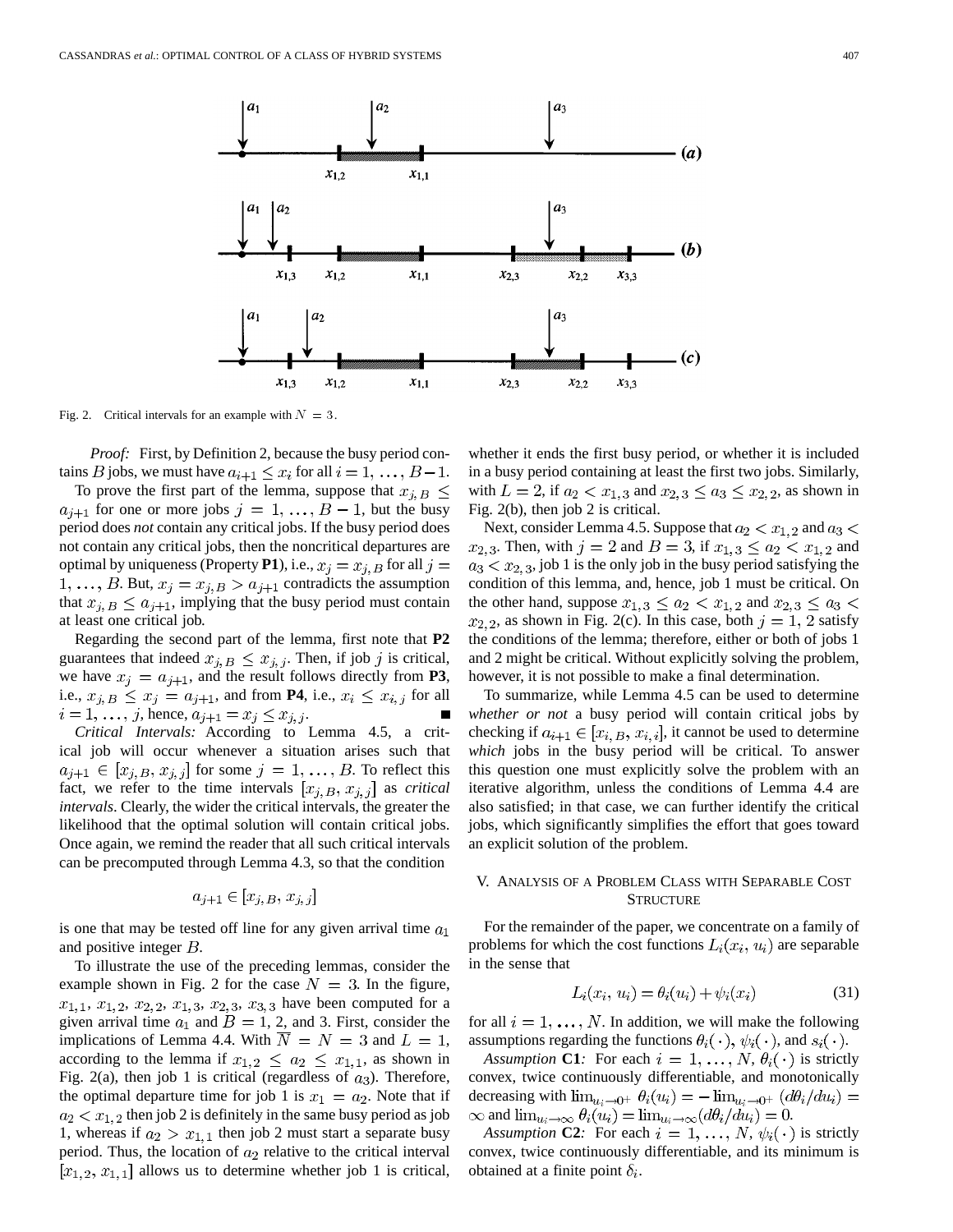*Assumption* **C3***:* For each  $i = 1, ..., N$ ,  $s_i(\cdot)$  is monotonically increasing and linear:  $s_i(u_i) = \alpha u_i, \, \alpha > 0.$ 

In the context of manufacturing systems, under Assumption **C3** we consider problems where processing times are proportional to the control. In the simplest case, we directly control processing times (i.e.,  $s_i = u_i$ ) so as to trade off quality measured through  $\theta_i(u_i)$  against timely job completion measured through  $\psi_i(x_i)$ . For a concrete example, let  $\theta_i(u_i) = 1/u_i$ ,  $\psi_i(x_i) = (x_i - \delta_i)^2$ , and  $s_i = \alpha u_i$ , which satisfy Assumptions **C1–C3** respectively. In this case, each job is penalized for deviating from a desired target completion time  $\delta_i$ . In addition, short service times are penalized so as to ensure that each job is processed long enough to achieve its desired "quality" target [recall the stopping rule (3)]. Note that this is a different family of problems from those studied in earlier work in this framework [17], where  $\theta_i(\cdot)$  and  $\psi_i(\cdot)$  were strictly convex and monotonically increasing for positive arguments and processing times  $s_i(\cdot)$  were inversely proportional to the control.

The main result of this section is to show that this class of problems possesses Properties **P1–P4** identified in the previous section. Recall that it is under these properties that we were able to identify characterizations of critical jobs (Lemmas 4.4 and 4.5). This, therefore, allows us to develop iterative algorithms for the explicit solution of the problem which are computationally efficient, since they help to decompose a TPBVP into several smaller decoupled (or partially coupled) TPBVPs. The uniqueness property **P1** is particularly interesting, because this class of optimization problems is *not* convex, despite conditions **C1–C3**; this issue is addressed in Section V-B. Note that, in order to maintain the flow of the presentation, all proofs of assertions made in this section have been placed in the Appendix.

## *A. Generalized Gradient Properties*

Under Assumptions **C1–C3**, we can establish the following two properties of the generalized gradients  $\xi_i^-$  and  $\xi_i^+$  defined in (25).

*Lemma 5.1:* Under Assumptions **C1–C3**,  $\xi_i^- \leq \xi_i^+$  on an optimal sample path.

*Proof:* See the Appendix.

*Lemma 5.2:* Under Assumptions **C1–C3**, for every  $\nu = i, \ldots, m(i)$  on an optimal sample path,

$$
\xi_i^- = \xi_{\nu}^-
$$
 and  $\xi_i^+ = \xi_{\nu}^+$ . (32)

*Proof:* See the Appendix.

*Remark 5.1:* The previous result can be obtained under weaker conditions than **C3**. Specifically, as long as  $s_i(u_i)$ satisfy **A2** and have bounded derivatives, the perturbations  $\alpha\Delta$  and  $-\alpha\Delta$  to the service times of jobs i and v, used in the proof, respectively, may be replaced by  $(ds_i/du_i)\Delta$  and  $-\gamma(ds_i/du_i)\Delta$  with  $\gamma = (ds_{\nu}/du_{\nu})/(ds_i/du_i)$ .

## *B. Existence and Uniqueness of Optimal Control Sequence*

The existence of a nontrivial bounded solution to the optimal control problem (5) under (31) and Assumptions **C1–C3** is easy to verify, and we omit it. In what follows, we establish the uniqueness of the optimal solution, a property which is not as obvious as might appear at first sight.

A sufficient, but not necessary, condition for uniqueness is the strict convexity of the objective function

$$
J(u_1, \ldots, u_N) = \sum_{i=1}^N \{ \theta_i(u_i) + \psi_i(x_i) \}
$$

in the control sequence  $\{u_1, \ldots, u_N\}$ . Since the functions  $\theta_i(u_i)$  are convex (from **C1**), their sum is convex. Thus, the convexity of  $J$  depends on whether the composite functions  $\psi_i(x_i(u_1, \ldots, u_N))$  are also convex in the controls; this would be ensured if the functions  $\psi_i(\cdot)$ , in addition to being convex under **C2**, were also nondecreasing. However, this is not the case in our problem setting, since we *only* assume  $\psi_i(\cdot)$  are strictly convex.

*Example:* We illustrate the nonconvexity of our cost function through the following simple example with  $N = 2$ . Let  $a_1 = 1$ and  $a_2 = 2$  and define cost functions as follows:

$$
\theta_1(u_1) = \frac{1}{u_1}, \quad \theta_2(u_2) = \frac{1}{u_2}, \quad \psi_1(x_1) = (x_1 - 5)^2,
$$
  
\n $\psi_2(x_2) = (x_2 - 10)^2.$ 

This gives the cost function

$$
J(u_1, u_2) = \frac{1}{u_1} + \frac{1}{u_2} + (x_1 - 5)^2 + (x_2 - 10)^2
$$
  
=  $\frac{1}{u_1} + \frac{1}{u_2} + (a_1 + u_1 - 5)^2$   
+  $[\max(a_1 + u_1, a_2) + u_2 - 10]^2$   
=  $\frac{1}{u_1} + \frac{1}{u_2} + (1 + u_1 - 5)^2$   
+  $[\max(1 + u_1, 2) + u_2 - 10]^2$ .

The last term above is not a convex function of  $u_1$ , although it is convex in  $u_2$ . This nonconvexity is visualized in Fig. 3 where  $J(u_1, u_2)$  is plotted. Note that there is a single optimal point for this function.

In summary, establishing the uniqueness of an optimal solution for the optimal control problem (5) under (31) and Assumptions **C1–C3** is not a straightforward task. We are, nevertheless, able to prove uniqueness by proceeding in two steps. First, in Lemma 5.3, we show that *the busy period structure of an optimal sample path is unique*. Second, in Theorem 5.1, we show that *the controls within each busy period are unique*.

*Lemma 5.3:* Under Assumptions **C1–C3**, the busy period structure of an optimal sample path is unique in the sense that the indices  $n(i)$ , for all  $i = 1, \ldots, N$ , are unique.

*Proof:* See the Appendix.

Given the uniqueness of the busy period structure, the linearity of the service functions (Assumption **C3**) makes it possible to establish that the controls within the busy periods are unique, and hence the entire optimal control sequence is unique.

*Theorem 5.1:* Under Assumptions **C1–C3**, the optimal control sequence is unique.

*Proof:* See the Appendix.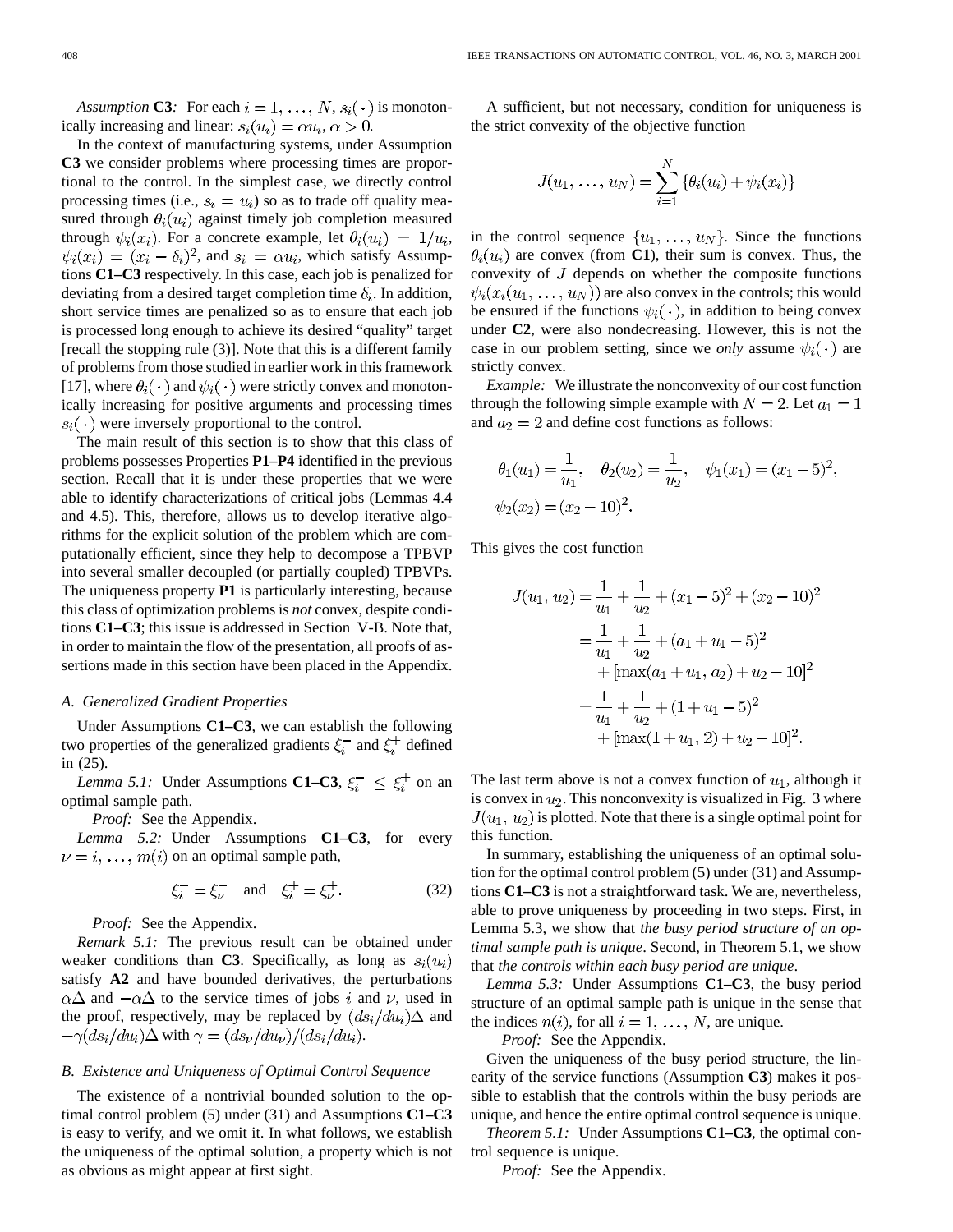

Fig. 3. An example of a nonconvex cost function  $J(u_1, u_2)$ .

### *C. Properties of Noncritical Departures*

In Section IV-B, we presented four properties **P1–P4** which allow us to derive conditions for identifying critical jobs, a crucial step for developing efficient solution algorithms for the problem. For the class of problems considered in this section, under (31) and **C1–C3**, we have already established the first property (uniqueness of solution) in Theorem 5.1. We shall now show that the remaining properties, **P2–P4**, are also satisfied.

As in previous sections, given a busy period consisting of jobs  $1, \ldots, B$  on an optimal sample path, we shall denote the optimal departure times for the jobs in this busy period by  $x_1, \ldots, x_B$ . We also denote by  $x_{i,B}$  the noncritical departure of the th job in this busy period and remind the reader that noncritical departures are quantities that may be precomputed off line for any given arrival time (initiating the busy period) and positive integer  $B$ . We begin by proving that Property  $P2$ holds.

*Theorem 5.2:* Under Assumptions **C1–C3** and a given arrival time  $a_1$ , the noncritical departure times are monotonically decreasing in the number of jobs in a busy period  $\{1, \ldots, B\}$ , i.e.,  $x_{i,\overline{B}} \leq x_{i,B}$  for all  $i = 1, \ldots, B$  and  $B \leq \overline{B}$ .

*Proof:* See the Appendix.

Note that when the noncritical departures are not monotonically decreasing in  $B$  (i.e., Property **P2** is not satisfied), then the solution may not be unique and the critical intervals discussed in the previous section shrink to points (i.e., in order for a job to be critical it must arrive exactly coincident with a noncritical departure). Thus, when the noncritical departures are not monotonically decreasing, critical jobs are not likely to occur.

In order to prove Properties **P3** and **P4**, we will need the following additional result that identifies a monotonicity property of the optimal controls within a *block*. In particular, we show that if the end of a block is perturbed so as to increase (decrease) its length, then the optimal controls associated with *all* the jobs in this block must increase (decrease).

*Lemma 5.4:* Consider a block consisting of jobs  $i = 1, \ldots, L$  on an optimal sample path and let the block be such that it does not end a busy period. Under Assumptions **C1–C3**,  $du_i/dx_L > 0$  for all  $i = 1, ... L$ .

*Proof:* See the Appendix.

We can now prove Property **P3**, as shown next.

*Theorem 5.3:* Under Assumptions **C1–C3**, the noncritical departure times in a busy period lower bound the optimal departure times, i.e.,  $x_{i,B} \leq x_i$  for all  $i = 1, \ldots, B$ .

*Proof:* See the Appendix.

Finally, we establish Property **P4**. Recall that in this case  $i=1,\ldots,L$  indexes jobs within a block of L jobs and  $x_{i,L}$  is evaluated as a noncritical departure with respect to a busy period starting with the first job in the block and containing  $L$  jobs.

*Theorem 5.4:* Under Assumptions **C1–C3**, the noncritical departure times in a block upper bound the optimal departure times, i.e.,  $x_i \leq x_{i,L}$  for all  $i = 1, \ldots, L$ .

*Proof:* See the Appendix.

## VI. SUMMARY AND CONCLUSION

In this paper, we defined a hybrid system modeling framework (motivated from manufacturing environments) which combines the time-driven dynamics of various physical processes with the event-driven dynamics describing switches between the physical processes. Characteristic of the framework are "max-plus" equations describing the state dynamics. The nondifferentiability of the "max" function leads to nonsmooth optimization problems. However, exploiting properties of the optimal sample paths allows us to decompose it into a collection of independent busy periods and to partition the busy periods into blocks defined by "critical jobs." Since critical jobs are responsible for making the problem nonsmooth, we have studied their properties and derived several conditions for identifying them in an optimal sample path. For a large class of problems, we have also shown that the optimal solution is unique, despite the fact that the cost functions involved are *not convex* and *not differentiable*, and that some additional structural properties hold, which enable the development of efficient solution algorithms. The development of such algorithms is the subject of a parallel research effort. Ongoing work is aimed at extending our analysis to systems with more complex dynamics (e.g., multistage processes), incorporating uncertainty into the modeling framework, and considering problems where the control sequence is time-dependent, i.e.,  $u_i$  may vary over the duration of the physical process corresponding to the *i*th job.

## **APPENDIX**

*Proof of Lemma 5.1:* Under Assumption **C3**, let  $ds_i/du_i = \alpha > 0$ . In view of (31), Lemma 3.2 gives

$$
\xi_i^+ - \xi_i^- = \alpha \sum_{j=m(i)+1}^{n(i)} \frac{d\psi_j}{dx_j}.
$$
 (33)

Without loss of generality, let us assume there are no critical jobs between  $m(i)$  and the end of the busy period that contains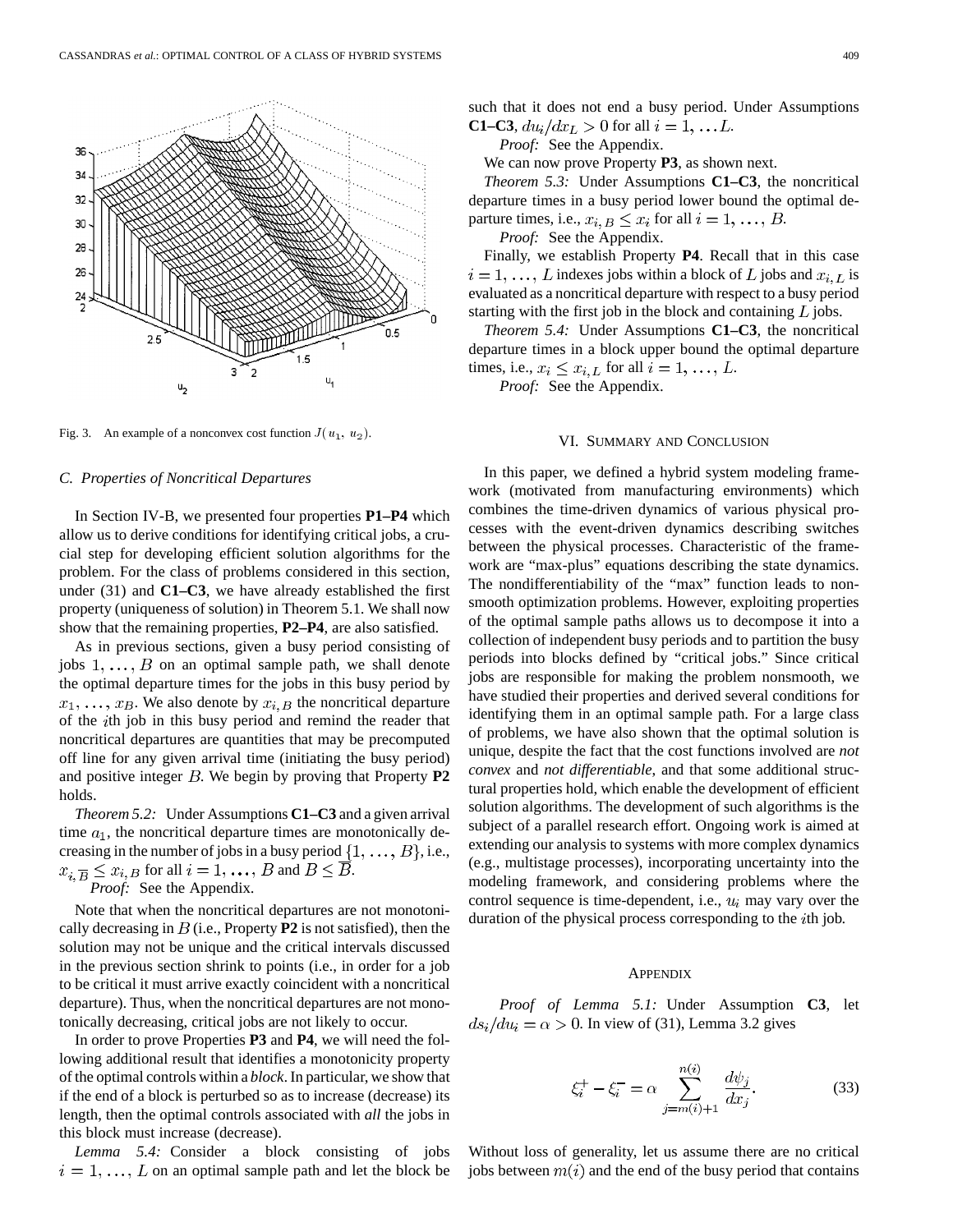job  $i$ . Then, the optimality conditions in Theorem 3.1 require that  $\xi_{m(i)+1}^{-} = \xi_{m(i)+1}^{+} = 0$  and we get

$$
\frac{d\theta_{m(i)+1}}{du_{m(i)+1}} + \alpha \sum_{j=m(i)+1}^{n(i)} \frac{d\psi_j}{dx_j} = 0.
$$

By Assumption C1,  $d\theta_i / du_i < 0$ , from which it follows that

$$
\alpha \sum_{j=m(i)+1}^{n(i)} \frac{d\psi_j}{dx_j} > 0
$$

and (33) implies that  $\xi_i^- \leq \xi_i^+$ .

*Proof of Lemma 5.2:* To show that  $\xi_i^- = \xi_{\nu}^-$  on an optimal sample path, let  $i \in \{1, ..., N\}$  and  $\nu \in \{i, ..., m(i)\}$ . By definition (19), we have  $m(\nu) = m(i)$ . Moreover, for all  $j \in$  $\{i, \ldots, m(i) - 1\}$  we have  $x_j > a_{j+1}$ , hence

$$
x_j = a_i + \sum_{k=i}^{j} s_k
$$
 for all  $j = i, ..., m(i)$ . (34)

Consider a perturbation  $\Delta$  in  $u_i$  about its optimal value and a simultaneous perturbation  $-\Delta$  in  $u_{\nu}$ . Under **C3**, let  $ds_i/du_i =$  $\alpha > 0$ . It follows that the perturbed service times of jobs i and  $\nu$  are  $s_i + \alpha \Delta$  and  $s_{\nu} - \alpha \Delta$  respectively. For  $\Delta$  sufficiently close to 0, we can preserve the inequality  $x_j > a_{j+1}$  for all  $j \in \{i, ..., m(i) - 1\}$  and leave  $x_{m(i)}$  unaffected. Consequently,  $\overline{J}(\cdot)$  is locally continuously differentiable in  $\Delta$  about  $\Delta = 0$ . In addition, since we are assuming an optimal sample path,  $d\overline{J}(\Delta)/d\Delta = 0$  at  $\Delta = 0$ .

Clearly, the only effects of  $\Delta$  on  $\overline{J}(\cdot)$  come from the terms  $\theta_i(u_i+\Delta), \theta_\nu(u_\nu-\Delta)$ , and  $\psi_j(x_j+\alpha\Delta)$  for  $j=i, \ldots, \nu-1$ , since the departure times of jobs  $i, \ldots, \nu - 1$  are perturbed as a result of  $\Delta$  through (34). Therefore,

$$
\left. \frac{d\overline{J}(\Delta)}{d\Delta} \right|_{\Delta=0} = \frac{d\theta_i}{du_i} + \alpha \sum_{j=i}^{\nu-1} \frac{d\psi_j}{dx_j} - \frac{d\theta_\nu}{du_\nu} = 0.
$$

Adding and subtracting the term  $\alpha \sum_{j=\nu}^{m(i)} (d\psi_j/dx_j)$  above gives

$$
\frac{d\theta_i}{du_i} + \alpha \sum_{j=i}^{m(i)} \frac{d\psi_j}{dx_j} - \left(\frac{d\theta_\nu}{du_\nu} + \alpha \sum_{j=\nu}^{m(i)} \frac{d\psi_j}{dx_j}\right) = \xi_i^- - \xi_\nu^- = 0
$$

where we have used the definition (23) and the fact that  $m(i)$  =  $m(\nu)$ . This establishes the first part of (32). The second part follows directly from Lemma 3.2.

*Proof of Lemma 5.3:* The proof is by contradiction. In particular, suppose that, for a given arrival sequence, there exist two different sample paths that both satisfy the optimality conditions in Theorem 3.1; we shall then establish a contradiction.

Due to the idle period decoupling property (Lemma 4.1), we can assume, without loss of generality, that the difference between the two sample paths is in their respective first busy periods. Let us denote the two sample paths by  $A$  and  $B$ , respectively. Let  $a$  be the last job in the first busy period on sample path  $A$ ,  $b$  be the last job in the first busy period on sample path B, and assume (without loss of generality) that  $a < b$ . Using the subscripts  $A$  and  $B$  to indicate variables on the corresponding sample paths, we will show that, for all  $i = 1, \ldots, a$ , the following two inequalities hold

$$
x_{i,A} < x_{i,B} \tag{35}
$$

and,

$$
s_{i, A} > s_{i, B}.\tag{36}
$$

In view of the state equations  $x_{i, A} = a_1 + \sum_{j=1}^{i} s_{i, A}$  and , these two inequalities clearly contradict one another. This contradiction implies that  $a = b$ , i.e., the busy periods must coincide, and the proof is complete. Thus, it remains to prove that (35) and (36) indeed hold under the assumption  $a < b$ .

We prove  $(35)$  and  $(36)$  through a backward induction argument. That is, we first show the result for job  $a$ , then assume the result holds for jobs  $i = k, \ldots, a \ (1 \leq k \leq a)$ , and prove that it must also hold for job  $i = k - 1$ .

For job a, we proceed as follows. On sample path  $A$ , job  $a$  ends the first busy period, in which case we must have  $x_{a, A} < a_{a+1}$ . On sample path B, however, job a does not end the first busy period, implying that  $x_{a, B} \ge a_{a+1}$ . Consequently,  $x_{a, A} < x_{a, B}$ , establishing (35) for  $i = a$ .

To establish  $(36)$  for job a, first note that since on sample path  $\overline{A}$  job  $\overline{a}$  is the last job in the first busy period, Theorem 3.1 requires that  $\xi_{a,A}^- = \xi_{a,A}^+ = 0$ . In view of (23) and (31) this implies that

$$
\frac{d\theta_a}{du_{a,A}} + \alpha \frac{d\psi_a}{dx_{a,A}} = 0.
$$
\n(37)

On sample path B, however, jobs a and  $a + 1$  are in the same busy period. If job  $\alpha$  is critical, then Theorem 3.1 requires that  $\xi_{a,B}^-$  and  $\xi_{a,B}^+$  have opposite sign, which in view of Lemma 5.1 implies that

$$
\xi_{a,\,B}^{-}=\frac{d\theta_{a}}{du_{a,B}}+\alpha\,\frac{d\psi_{a}}{dx_{a,B}}<0.
$$

If, on the other hand, job a is not critical, then  $m_B(a) = m_B(a) +$ 1) > a and by Lemma 5.2, we have  $\xi_{a,B}^- = \xi_{a+1,B}^-$ . Thus, from (23) and (31),

$$
\xi_{a,B}^- = \frac{d\theta_a}{du_{a,B}} + \alpha \sum_{j=a}^{m_B(a)} \frac{d\psi_j}{dx_{j,B}} = \frac{d\theta_{a+1}}{du_{a+1,B}}
$$

$$
+ \alpha \sum_{j=a+1}^{m_B(a)} \frac{d\psi_j}{dx_{j,B}} = \xi_{a+1,B}^-.
$$

By subtracting common terms above, we obtain

$$
\frac{d\theta_a}{du_{a,B}} + \alpha \frac{d\psi_a}{dx_{a,B}} = \frac{d\theta_{a+1}}{du_{a+1,B}} < 0
$$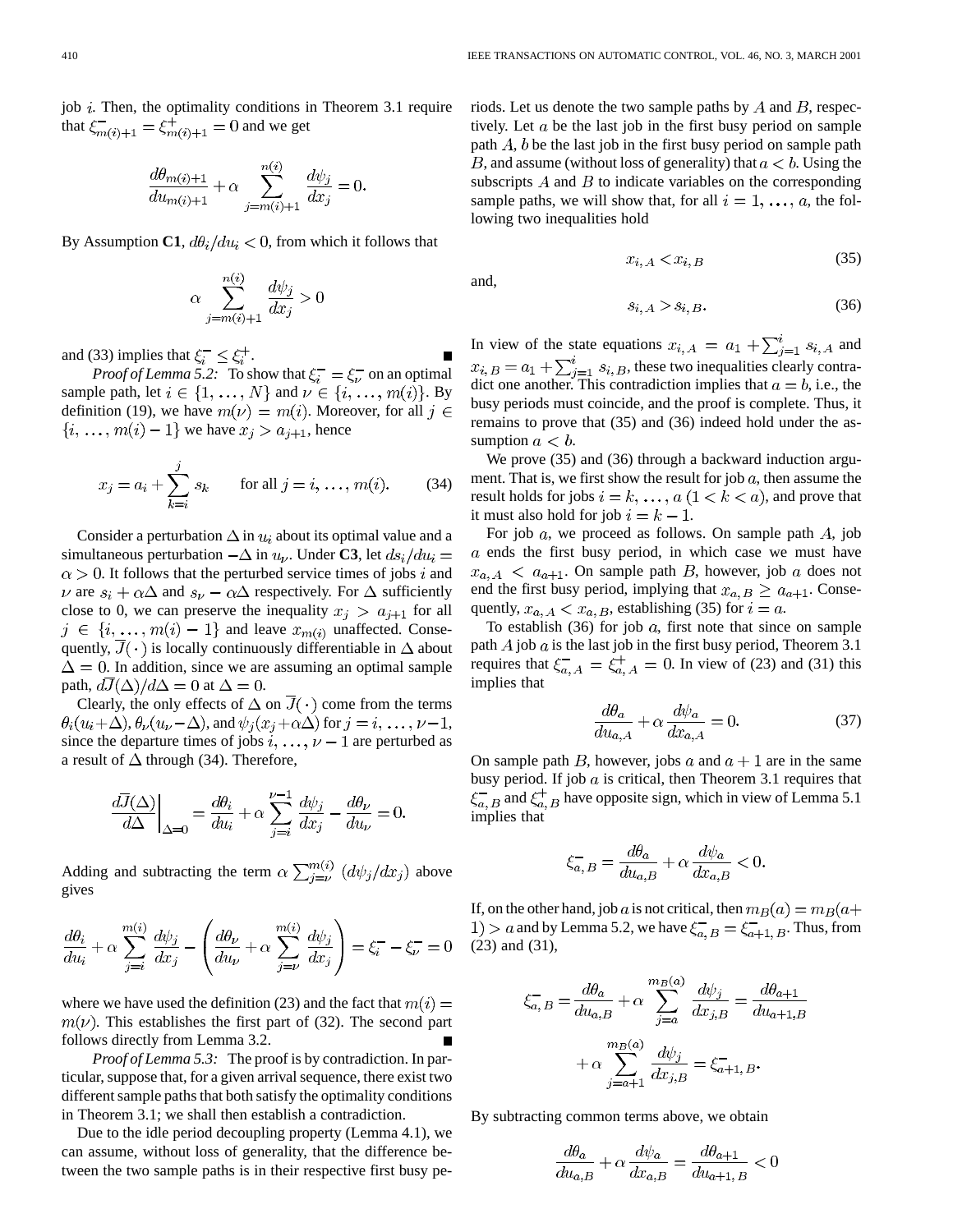where the inequality follows from **C1**. We have, therefore, established that

$$
\frac{d\theta_a}{du_{a,B}} + \alpha \frac{d\psi_a}{dx_{a,B}} < 0
$$
\n(38)

regardless of whether job  $a$  is critical or not. Since we have already established that  $x_{a, A} < x_{a, B}$ , we have, by **C2**,  $d\psi_a/dx_{a,A}$  <  $d\psi_a/dx_{a,B}$ . Therefore, comparing (37) and (38) it follows that:

$$
\frac{d\theta_a}{du_{a,A}} > \frac{d\theta_a}{du_{a,B}}
$$

which, by **C1**, implies that  $u_{a, A} > u_{a, B}$ . Finally, because of **C3**, this establishes (36) for job  $a$ .

Next, suppose that (35) and (36) are both satisfied for jobs  $i = k, \ldots, a \ (1 \leq k \leq a)$ . We will now proceed to show that they are also satisfied for  $i = k - 1$ .

First, from the state equation (14) we have  $x_{k, A} = x_{k-1, A} +$  $s_{k, A}$  and  $x_{k, B} = x_{k-1, B} + s_{k, B}$ . Since (35) and (36) hold for job k, it immediately follows that  $x_{k-1}$ ,  $A < x_{k-1}$ ,  $B$ , i.e., (35) is satisfied for job  $k-1$ .

Now, consider (36). On sample path A, if job  $k-1$  is not critical and there are no critical jobs between job  $k - 1$  and job  $a$  (which ends the busy period on sample path  $A$ ), then Theorem 3.1 requires that  $\xi_{k-1}^+$ ,  $A = 0$ . If, on the other hand, job  $k-1$ is critical or there are critical jobs between job  $k - 1$  and job a, then Theorem 3.1 and Lemma 5.1 require that  $\xi_{k-1}^+ > 0$ . In view of (24) and (31), we have, therefore, established that

$$
\xi_{k-1,A}^{+} = \frac{d\theta_{k-1}}{du_{k-1,A}} + \alpha \sum_{j=k-1}^{a} \frac{d\psi_j}{dx_{j,A}} \ge 0.
$$
 (39)

Next, for all  $i = k - 1, \ldots, a$ , we have  $x_{i, A} \ge a_{i+1}$ . Since, as shown above, (35) holds for all  $i = k - 1, \ldots, a$ , we have  $x_{i, A} < x_{i, B}, i = k-1, \ldots, a$ , and it follows that  $x_{i, B} > a_{i+1}$ for all  $i = k-1, \ldots, a$ . This means that on sample path B there can be no critical jobs between  $k-1$  and a. Regarding job a, there are two cases. First, if a is critical, i.e.,  $m_B(k-1) = a$ , then by Theorem 3.1 and Lemma 5.1,

$$
\xi_{k-1, B}^{-} = \frac{d\theta_{k-1}}{du_{k-1, B}} + \alpha \sum_{j=k-1}^{a} \frac{d\psi_{j}}{dx_{j, B}} < 0.
$$

Second, if job *a* is not critical, we have  $m_B(k-1) = m_B(a+1)$ and, by Lemma 5.2,  $\xi_{k-1, B}^- = \xi_{a+1, B}^-$ . Thus, from (23)

$$
\frac{d\theta_{k-1}}{du_{k-1,B}} + \alpha \sum_{j=k-1}^{m_B(k-1)} \frac{d\psi_j}{dx_{j,B}} = \frac{d\theta_{a+1}}{du_{a+1,B}} + \alpha \sum_{j=a+1}^{m_B(k-1)} \frac{d\psi_j}{dx_{j,B}}
$$

which after subtracting common terms gives

$$
\frac{d\theta_{k-1}}{du_{k-1,B}} + \alpha \sum_{j=k-1}^{a} \frac{d\psi_j}{dx_{j,B}} = \frac{d\theta_{a+1}}{du_{a+1,B}} < 0
$$

where the inequality follows from **C1**. This proves that

$$
\frac{d\theta_{k-1}}{du_{k-1,B}} + \alpha \sum_{j=k-1}^{a} \frac{d\psi_j}{dx_{j,B}} < 0
$$
\n(40)

whether job  $a$  is critical or not. Since, as already shown above, (35) holds for all  $k - 1, \ldots, a$ , it follows by Assumption **C2** (strict convexity) that

$$
\sum_{j=k-1}^{a} \frac{d\psi_j}{dx_{j,A}} < \sum_{j=k-1}^{a} \frac{d\psi_j}{dx_{j,B}}.
$$

Therefore, comparing (39) and (40) it follows that

$$
\frac{d\theta_{k-1}}{du_{k-1,A}} > \frac{d\theta_{k-1}}{du_{k-1,B}}
$$

and the strict convexity of  $\theta_{k-1}(\cdot)$  in **C1** implies that  $u_{k-1,A}$  $u_{k-1, B}$ . By Assumption **C3**, this yields (36) for job  $k-1$  and completes the inductive argument, thus establishing (35) and (36) which were needed to complete the proof.

*Proof of Theorem 5.1:* Consider a busy period on the optimal sample path that consists of jobs  $\{k, \ldots, n\}$ . From Lemma 5.3, the order of this busy period in the sample path and its composition  $\{k, ..., n\}$  are unique. By Assumption **C3**, let  $s_i(u_i) = \alpha u_i + \beta$  with  $\alpha > 0$ . Thus, the optimal control sequence  $\{u_k, \ldots, u_n\}$  minimizes the cost function

$$
J_{k,n}(u_k, \ldots, u_n)
$$
  
= 
$$
\sum_{i=k}^n {\theta_i(u_i) + \psi_i(x_i)}
$$
  
= 
$$
\sum_{i=k}^n \left\{ \theta_i(u_i) + \psi_i \left( a_k + \sum_{j=k}^i (\alpha u_j + \beta) \right) \right\}
$$
 (41)

subject to the linear constraints

$$
a_k + \sum_{j=k}^{i} (\alpha u_j + \beta) \ge a_i, \qquad i = k, \dots, n-1
$$
  

$$
a_k + \sum_{j=k}^{n} (\alpha u_j + \beta) < a_{n+1}
$$
  

$$
u_i \ge 0, \qquad i = k, \dots, n. \tag{42}
$$

Using the strict convexity of  $\theta_i(\cdot)$  in Assumption **C1**, the function  $\sum_{i=k}^{n} \theta_i(u_i)$  is strictly convex as the sum of strictly convex functions. Using the strict convexity of  $\psi_i(\cdot)$ in Assumption **C2**, the function  $\psi_i(a_k + \sum_{j=k}^i (\alpha u_j + \beta))$ is convex, as a strictly convex function of a linear function in  $u_k, \ldots, u_i$  (note, however, that it is not necessarily *strictly* convex). Therefore,  $J_{k,n}(u_k, \ldots, u_n)$  is the sum of the strictly convex function  $\sum_{i=k}^{n} \theta_i(u_i)$  and the convex function  $\sum_{i=k}^{n} \psi_i$  ( $a_k + \sum_{j=k}^{i} (\alpha u_j + \beta)$ ), which yields a *strictly* convex function. Thus, the problem of minimizing (41) subject to the constraints (42) is a convex program, which, therefore,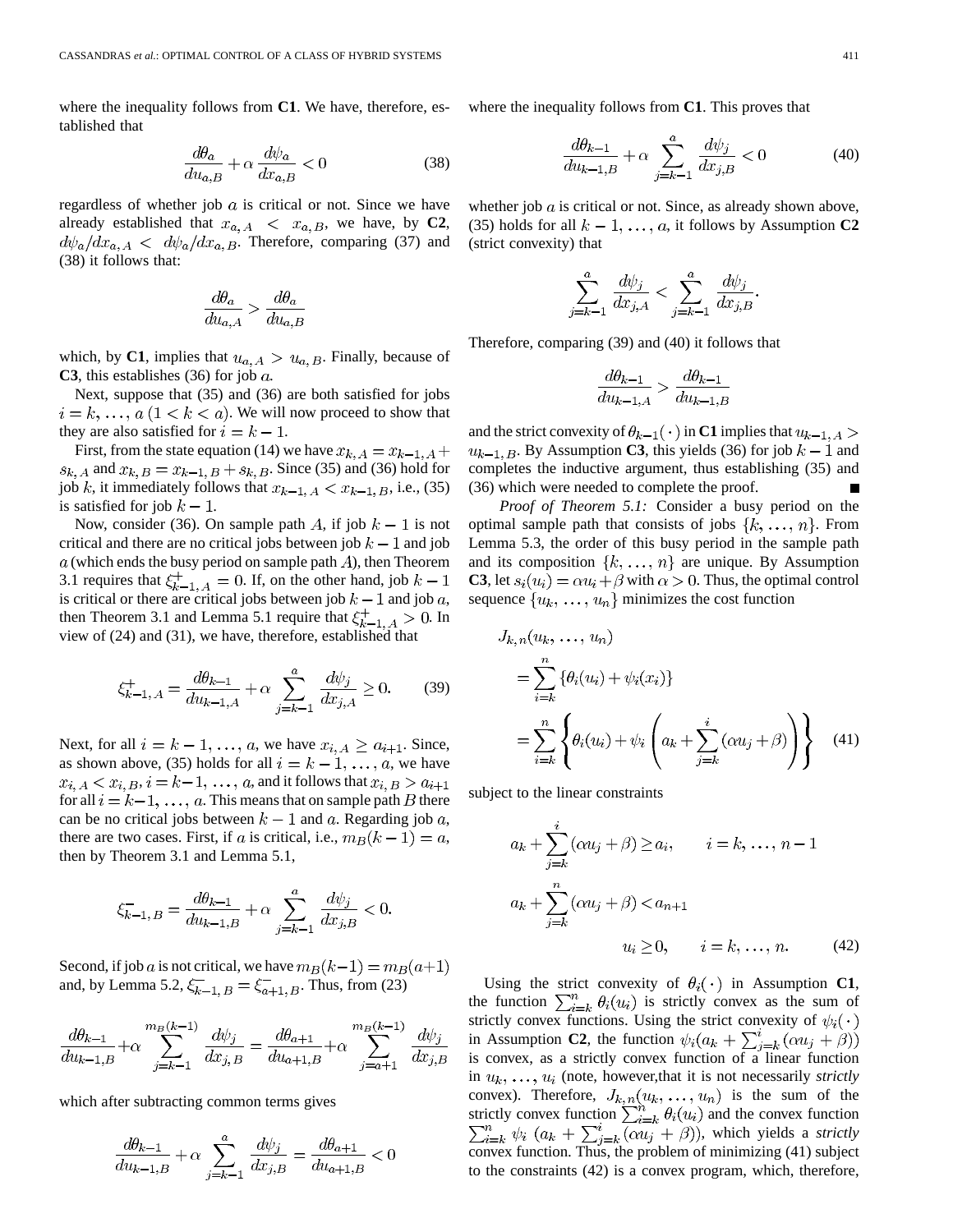has a unique solution. Since there is a unique optimal control sequence for jobs in every busy period and since the busy period structure itself is unique from Lemma 5.3, it follows that the optimal control sequence is unique.

*Proof of Theorem 5.2:* Consider a busy period containing  $B$  jobs on an optimal sample path, and suppose that none of the jobs in the busy period are critical. By idle period decoupling (Lemma 4.1), we lose no generality by indexing the first job in this busy period as  $i = 1$ , in which case the last job has index . Now, suppose we change the arrival sequence in such a way that when the optimal controls are recomputed, the busy period now contains  $B > B$  jobs, none of which are critical. We now proceed to show that the optimal departure times (coinciding with the noncritical departure times since the busy periods do not contain any critical jobs) satisfy  $x_{i,\overline{B}} < x_{i,B}$  for all  $i =$  $1, \ldots, B$ .

The proof is by induction. We begin by showing the result for job  $i = 1$  (basis step). Then, assuming the result holds for jobs  $i = 1, \ldots, k < B - 1$ , we show that it also holds for job  $i = k + 1.$ 

The proof of  $x_{1,\overline{B}} < x_{1,B}$  is by contradiction. Suppose that  $x_{1,\overline{B}} \geq x_{1,\overline{B}}$ . Then, since both busy periods begin at a common time, the state equation (14) and **C3** imply that  $u_{1,\overline{B}} \geq u_{1,B}$ . As a consequence, Assumptions **C1** and **C2** give  $d\theta_1 / du_{1,\overline{B}} \ge$  $d\theta_1/du_{1, B}$  and  $d\psi_1/dx_{1, B} \ge d\psi_1/dx_{1, B}$ . Recalling Theorem 3.1, optimality of the controls  $u_{1,\overline{B}}$  and  $u_{1,B}$  requires that

$$
\frac{d\theta_1}{du_{1,\overline{B}}} + \alpha \sum_{j=1}^{B} \frac{d\psi_j}{dx_{j,\overline{B}}} = \frac{d\theta_1}{du_{1,B}} + \alpha \sum_{j=1}^{B} \frac{d\psi_j}{dx_{j,B}} = 0
$$

which, in light of the two previous inequalities, implies that

$$
\alpha \sum_{j=2}^{\overline{B}} \frac{d\psi_j}{dx_{j,\overline{B}}} \le \alpha \sum_{j=2}^B \frac{d\psi_j}{dx_{j,B}}.
$$
 (43)

Continuing, optimality of the controls  $u_{2,\overline{B}}$  and  $u_{2,B}$  requires that

$$
\frac{d\theta_2}{du_{2,\overline{B}}} + \alpha \sum_{j=2}^{B} \frac{d\psi_j}{dx_{j,\overline{B}}} = \frac{d\theta_2}{du_{2,B}} + \alpha \sum_{j=2}^{B} \frac{d\psi_j}{dx_{j,B}} = 0 \quad (44)
$$

which, given (43), implies that  $d\theta_2/du_{2,\overline{B}} \ge d\theta_2/du_{2,B}$ . By Assumption **C1**, it follows that  $u_{2,\overline{B}} \geq u_{2,B}$ . Substituting this into the state equation, and recalling the assumption  $x_{1,\overline{B}} \ge$ , we get  $x_2 \overline{B} \ge x_{2,B}$ . Thus, by Assumption **C2**, we have, , which, from (44), gives

$$
\alpha \sum_{j=3}^{\overline{B}} \frac{d\psi_j}{dx_{j,\overline{B}}} \le \alpha \sum_{j=3}^B \frac{d\psi_j}{dx_{j,B}}.
$$

This argument is carried forward for jobs  $i = 3, \ldots, B$  leading to the conclusion

$$
\alpha \sum_{j=B+1}^{\overline{B}} \frac{d\psi_j}{dx_{j,\overline{B}}} \le 0. \tag{45}
$$

This, however, is a contradiction, since optimality for job  $B+1$ requires

$$
\frac{d\theta_{B+1}}{du_{B+1,\overline{B}}} + \alpha \sum_{j=B+1}^{\overline{B}} \frac{d\psi_j}{dx_{j,\overline{B}}} = 0
$$
 (46)

which, given **C1**, requires

$$
\alpha \sum_{j=B+1}^{\overline{B}} \frac{d\psi_j}{dx_{j,\overline{B}}} > 0.
$$

In summary, assuming  $x_{1,\overline{B}} \geq x_{1,B}$  leads to a contradiction and this establishes the inequality  $x_{1,\overline{B}} < x_{1,B}$ .

Next, assuming the result holds for jobs  $i = 1, ..., k <$  $B-1$  we will show that it holds for  $i = k + 1$ . The proof here is virtually identical to the one used above for job  $i = 1$ . That is, suppose that  $x_{k+1}$ ,  $\overline{B} \ge x_{k+1}$ ,  $B$ . The state equation gives

$$
x_{k+1,\overline{B}} = x_{k,\overline{B}} + \alpha u_{k+1,\overline{B}} \ge x_{k,B} + \alpha u_{k+1,B} = x_{k+1,B}
$$

and, since the result holds for all  $i = 1, \ldots, k$ , we must have  $u_{k+1,\overline{B}} \geq u_{k+1,B}$ . Thus, by **C1**,  $d\theta_{k+1}/du_{k+1,\overline{B}}$  $d\theta_{k+1}/du_{k+1, B}$ , and, by **C2**,  $d\psi_{k+1}/dx_{k+1, \overline{B}}$  $\geq$  $d\psi_{k+1}/dx_{k+1, B}$ . Using these inequalities and the optimality equation

$$
\frac{d\theta_{k+1}}{du_{k+1,\overline{B}}} + \alpha \sum_{j=k+1}^{\overline{B}} \frac{d\psi_j}{dx_{j,\overline{B}}} = \frac{d\theta_{k+1}}{du_{k+1,B}} + \alpha \sum_{j=k+1}^B \frac{d\psi_j}{dx_{j,B}} = 0
$$

we infer that

$$
\alpha \sum_{j=k+2}^{\overline{B}} \frac{d\psi_j}{dx_{j,\overline{B}}} \le \alpha \sum_{j=k+2}^B \frac{d\psi_j}{dx_{j,B}}.
$$

Proceeding exactly as before, we arrive at the conclusion that

$$
\alpha \sum_{j=B+1}^{B} \frac{d\psi_j}{dx_{j,\overline{B}}} \le 0
$$

which, by the optimality of the control for job  $B + 1$  in (46) and **C1**, gives a contradiction. This contradiction establishes that  $x_{k+1}$ ,  $\overline{B}$  <  $x_{k+1}$ ,  $B$ , and, hence, completes the proof.

*Proof of Lemma 5.4:* Consider the conditions that must be satisfied by the jobs in a block on an optimal sample path. These conditions are obtained from the cost function

$$
J = \sum_{i=1}^{L} \{ \theta_i(u_i) + \psi_i(x_i) \}
$$

subject to

$$
x_i = a_1 + \alpha \sum_{j=1}^{i} u_j
$$
 and  $x_L = a_{L+1}$ 

as long as the block is not the last in a busy period. Adjoining the two constraints to the cost gives

$$
\overline{J} = \sum_{i=1}^{L} \left\{ \theta_i(u_i) + \psi_i(x_i) + \lambda_i \left[ a_1 + \alpha \sum_{j=1}^{i} u_j - x_i \right] \right\}
$$
  
+  $\nu (x_L - a_{L+1})$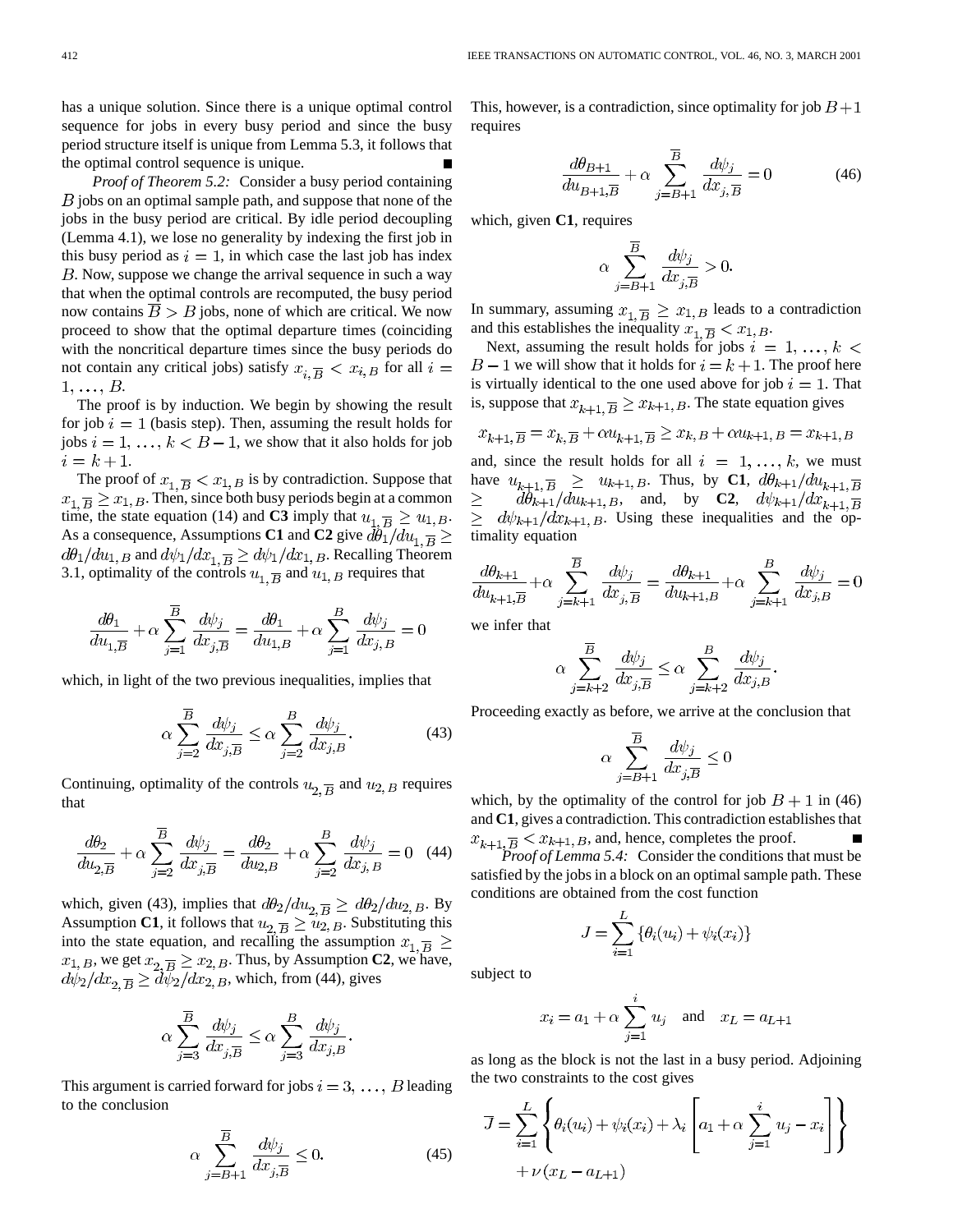where  $\lambda_i$  is the *i*th costate and  $\nu$  is an additional multiplier. The necessary conditions for optimality that must be satisfied by the jobs in the block are

$$
0 = \frac{d\theta_i}{du_i} + \alpha \sum_{j=i}^{L} \lambda_j, \qquad \lambda_i = \frac{d\psi_i}{dx_i}
$$

for all  $i = 1, ..., L$ , along with boundary conditions  $x_L =$  $a_{L+1}$  and  $\lambda_L = d\psi_L/dx_L$ . Comparing the optimality equations for  $i = 1, 2$ , we get

$$
\frac{d\theta_1}{du_1} + \alpha \sum_{j=1}^L \frac{d\psi_j}{dx_j} = \frac{d\theta_2}{du_2} + \alpha \sum_{j=2}^L \frac{d\psi_j}{dx_j} = 0.
$$

Cancelling common terms we get

$$
\frac{d\theta_1}{du_1} + \alpha \frac{d\psi_1}{dx_1} = \frac{d\theta_2}{du_2}
$$

and differentiating with respect to  $x<sub>L</sub>$  gives

$$
\frac{d^2\theta_1}{du_1^2}\frac{du_1}{dx_L} + \alpha \frac{d^2\psi_1}{dx_1^2}\frac{dx_1}{dx_L} = \frac{d^2\theta_2}{du_2^2}\frac{du_2}{dx_L}.
$$

Recalling that  $x_1 = a_1 + \alpha u_1$ , therefore,  $dx_1/dx_L =$  $\alpha(du_1/dx_L)$ , we get

$$
\left(\frac{d^2\theta_1}{du_1^2} + \alpha^2 \frac{d^2\psi_1}{dx_1^2}\right) \frac{du_1}{dx_L} = \frac{d^2\theta_2}{du_2^2} \frac{du_2}{dx_L}
$$

By the strict convexity of the functions  $\theta$  and  $\psi$  (Assumptions **C1** and **C2**), the expression above implies that  $du_1/dx_L$  and  $du_2/dx_L$  must have the same sign.

Proceeding the same way for  $i = 2, 3$ , we can show that  $du_1/dx_L, du_2/dx_L$ , and  $du_3/dx_L$  all have the same sign. Continuing the argument for all remaining  $i = 4, \ldots, L$ , we reach the conclusion that all  $du_i/dx_L$ ,  $i = 1, \ldots, L$ , have the same sign. Moreover, note that

$$
x_L = a_1 + \alpha \sum_{j=1}^L u_j.
$$

and differentiating with respect to  $x<sub>L</sub>$  gives

$$
1 = \alpha \sum_{j=1}^{L} \frac{du_j}{dx_L}
$$

implying that  $du_j/dx_L > 0$  for at least one  $j \in \{1, ..., L\}$ . However, since all  $du_i/dx_L$ ,  $i = 1, ..., L$ , have the same sign, it follows that  $du_i/dx_L > 0$  for all  $i = 1, ..., L$ .

*Proof of Theorem 5.3:* Consider a busy period consisting of  $B$  jobs on an optimal sample path. As usual, there is no loss of generality if we index the first job in this busy period as  $i = 1$ , in which case the last job in the busy period is  $i = B$ . Denoting the noncritical departure times by  $x_{1, B}$ , ...,  $x_{B, B}$  and the optimal departures by  $x_1, \ldots, x_B$ , we will now show that, for a fixed  $a_1, x_{i,B} \leq x_i$  for all  $i = 1, \ldots, B$ .

The result is trivial when the busy period does not contain any critical jobs, since in this case the optimal departures coincide, by definition, with the noncritical departures, i.e.,  $x_i$ ,  $B = x_i$ for  $i = 1, \ldots, B$ . Let us, therefore, consider a busy period that contains *at least one* critical job. Consider the inequality for the case  $i = B$ , and suppose that it does not hold, i.e., let  $x_{B,B} > x_B$ . By Assumption **C2**, this implies that  $d\psi_B/dx_{B,B}$   $> d\psi_B/dx_B$ . Recalling the optimality equation from Theorem 3.1 for job  $B$  in this case, the noncritical departures and corresponding controls must satisfy

$$
\xi_{B,B}^{+} = \frac{d\theta_B}{du_{B,B}} + \alpha \frac{d\psi_B}{dx_{B,B}} = 0
$$

whereas in the busy period that contains at least one critical job we have

$$
\xi_B^+ = \frac{d\theta_B}{du_B} + \alpha \frac{d\psi_B}{dx_B} = 0
$$

since job  $B$  cannot be the critical one. Comparing the last two equalities and in view of  $d\psi_B/dx_{B,B} > d\psi_B/dx_B$ , we must have  $d\theta_B/du_{B,B} < d\theta_B/du_{B}$ , which, by Assumption **C1**, gives  $u_{B,B} < u_B$ .

Using the state equation and **C3**, we have

$$
x_{B,B} = x_{B-1,B} + \alpha u_{B,B} > x_{B-1} + \alpha u_B = x_B
$$

and it follows that  $x_{B-1,B} > x_{B-1}$ .

Next, consider the optimality equation for job  $B - 1$ . The noncritical departures and corresponding controls must satisfy

$$
\xi_{B-1,B}^{+} = \frac{d\theta_{B-1}}{du_{B-1,B}} + \alpha \sum_{j=B-1}^{B} \frac{d\psi_{j}}{dx_{j,B}} = 0
$$

whereas in the busy period that contains at least one critical job we have

$$
\xi_{B-1}^{+} = \frac{d\theta_{B-1}}{du_{B-1}} + \alpha \sum_{j=B-1}^{B} \frac{d\psi_{j}}{dx_{j}} \ge 0
$$

where the inequality accounts for the fact that it is possible that job  $B-1$  is critical. Since we have shown that  $x_{i,B} > x_i$  for  $i = B-1$ , B, it follows from **C2** that  $d\psi_i/dx_i$ ,  $B > d\psi_i/dx_i$  for  $i = B - 1$ , B. Therefore, comparing the two equations above, we conclude that  $d\theta_{B-1}/du_{B-1}$ ,  $B < d\theta_{B-1}/du_{B-1}$ , which by **C1**, gives  $u_{B-1,B} < u_{B-1}$ .

Continuing this argument for jobs  $i = B - 2, \ldots, 1$ , we arrive at the conclusion that  $x_{1, B} > x_1$  and  $u_{1, B} < u_1$ . However

$$
x_{1, B} = a_1 + \alpha u_{1, B} > x_1 = a_1 + \alpha u_1
$$

implying that  $u_{1, B} > u_1$  which contradicts  $u_{1, B} < u_1$ . This contradiction establishes the result for job  $i = B$ .

We can now use the inequality  $x_{B,B} \leq x_B$ , just established, to show the result for all of the other jobs in the *last block* in the busy period. Thus, if  $j$  is the last critical job in the busy period, we have  $\xi_i^+ = 0$  for all  $i = j+1, \ldots, B-1$ . For job B, using the optimality equation as before, we have

$$
\frac{d\theta_B}{du_{B,B}} + \alpha \frac{d\psi_B}{dx_{B,B}} = \frac{d\theta_B}{du_B} + \alpha \frac{d\psi_B}{dx_B} = 0.
$$

Since  $x_{B,B} \le x_B$  we have (by **C2**)  $d\psi_B/dx_{B,B} \le d\psi_B/dx_B$ , therefore the equation above implies that  $d\theta_B/du_{B,B}$  $\geq d\theta_B/du_B$ . By C1, this implies that  $u_{B,B} \geq u_B$ . Using the state equation and **C3**, we then get

$$
x_{B-1,B} = x_{B,B} - \alpha u_{B,B} \le x_B - \alpha u_B = x_{B-1}.
$$

Repeating this process for  $i = j + 1, \ldots, B - 1$ , we establish the result for every job in the last block, including the last critical job in the busy period.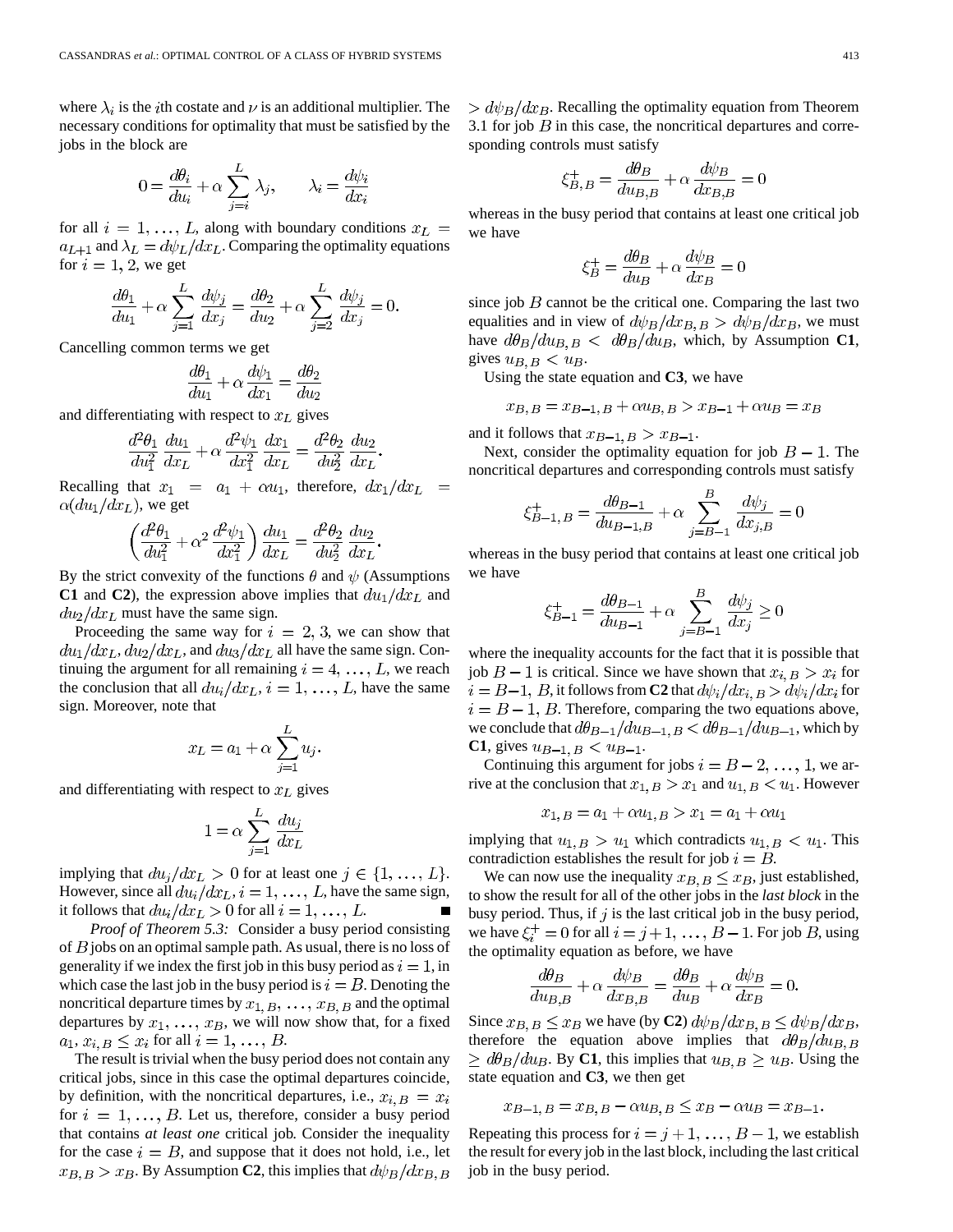It remains to show that the result holds for the remaining jobs in the busy period. To do so, let us first suppose that the busy period contains only two blocks, i.e., only one critical job. Index the first job in the busy period as 1, the critical job as  $L$ , and the last job as  $B$ . We just showed that  $x_{i, B} \leq x_i$  for all  $i = L, ..., B$ , hence  $x_{L, B} \leq x_{L}$ . Recalling Lemma 4.2, the optimal controls, and hence optimal departures, in a block of jobs  $\{1, \ldots, L\}$  are obtained as the solution of an optimization problem involving the cost functions  $L_1(x_1, u_1), \ldots, L_L(x_L, u_L)$  satisfying **A1**, with the terminal constraint  $x_L = a_{L+1}$ . Thus, for all  $i = 1, \ldots, L$ ,  $u_i(a_{L+1})$  and  $x_i(a_{L+1})$  are continuous functions of  $a_{L+1}$  for  $a_{L+1} \leq x_{L,L}$ . When  $a_{L+1} = x_{L,L}$  we get  $x_i(a_{L+1}) = x_{i,L}$ and for all  $a_{L+1} > x_{L,L}$  we have  $x_i(a_{L+1}) = x_{i,L}$  since the block becomes a busy period without any critical jobs, therefore the optimal departures are given by the noncritical departures  $x_{1, L}, \ldots, x_{L, L}$ . We may now use Lemma 5.4, which asserts that  $du_i/dx_L > 0$ , therefore, (from the state equation and **C3**)  $dx_i/dx_L > 0$  for all  $i = 1, ..., L$  in the block. In particular, since  $x_{L,B} \leq x_L$ 

$$
x_{L,B} = a_1 + \alpha \sum_{j=1}^{L} u_{j,B} \le a_1 + \alpha \sum_{j=1}^{L} u_j = x_L
$$

i.e., the sum of the optimal controls in the block is greater than the sum of the controls under noncritical departures. Thus, at least one of the controls must have increased as the length of the block increases from  $x_L$ ,  $B$  to  $x_L$ . From Lemma 5.4, however, this immediately implies that the controls for *all* jobs must have increased. Hence, the departure times of all the jobs in the block increase, thus establishing the inequality  $x_{i,B} \leq x_i$  for all  $i =$  $1, \ldots, L-1.$ 

Finally, we must show the result also holds when the busy period has more than one block, i.e., two or more critical jobs. Let  $k$ ,  $j$  be the first and second critical job respectively in a busy period with three blocks. Then, consider jobs  ${k + 1, ..., B}$  and note that the noncritical departures  $x_{k+1, B-k}, \ldots, x_{B-k, B-k}$  depend only on  $a_k$  and on  $B - k$ (Lemma 4.3). Therefore, we may treat  $\{k+1, \ldots, B\}$  as a separate busy period initiated by  $a_{k+1}$  for the purpose of evaluating these noncritical departures. Moreover,  $x_{k+1}, \ldots, x_i$ depend only on  $a_{k+1}$  and  $a_{j+1}$  (Lemma 4.2) and, similarly for  $x_{j+1}, \ldots, x_B$ , i.e.,  $x_{k+1}, \ldots, x_B$  are independent of any arrival times prior to  $a_{k+1}$ . Therefore, the result previously obtained for two blocks over  $\{1, \ldots, B\}$ , applies to the two blocks  $\{k+1, \ldots, j\}$  and  $\{j+1, \ldots, B\}$ , and by repeating this argument to more than three blocks the proof is complete.

*Proof of Theorem 5.4:* Consider a block consisting of L jobs on an optimal sample path. Index the first job in the block as job 1 and suppose the block begins at time  $a_1$ . We begin by showing the result for job L, i.e.,  $x_L \leq x_{L,L}$ . Because job L is critical, the optimality condition in Theorem 3.1 gives

$$
\xi_L^- = \frac{d\theta_L}{du_L} + \alpha \frac{d\psi_L}{dx_L} \le 0
$$

By the definition of  $x_{L,L}$ , it must satisfy

$$
\frac{d\theta_L}{du_{L,L}} + \alpha \frac{d\psi_L}{dx_{L,L}} = 0.
$$

Comparing the two equations above we get

$$
\frac{d\theta_L}{du_L} + \alpha \frac{d\psi_L}{dx_L} \le \frac{d\theta_L}{du_{L,L}} + \alpha \frac{d\psi_L}{dx_{L,L}}
$$

Now, assume that  $x_L > x_{L,L}$ . If this is true, then  $d\psi_L/dx_L$  $> d\psi_L/dx_{L,L}$  (Assumption **C2**). The inequality above then implies that  $d\theta_L / du_L < d\theta_L / du_{L,L}$ , which, by **C1**, implies  $u_L < u_{L,L}$ . Invoking the state equation and **C3**, we get

$$
x_{L-1} = x_L - \alpha u_L > x_{L,L} - \alpha u_{L,L} = x_{L-1,L}
$$

and it follows that  $d\psi_{L-1}/dx_{L-1} > d\psi_{L-1}/dx_{L-1,L}$ . Repeating the process for job  $L-1$  (which is not critical) we get from Theorem 3.1

$$
\frac{d\theta_{L-1}}{du_{L-1}} + \alpha \sum_{j=L-1}^{L} \frac{d\psi_j}{dx_j} = 0
$$

and, by the definition of  $x_{L-1,L}$ 

$$
\frac{d\theta_{L-1}}{du_{L-1,L}} + \alpha \sum_{j=L-1}^{L} \frac{d\psi_j}{dx_{j,L}} = 0.
$$

Comparing the two equations in view of the inequalities previously derived, i.e.,  $d\psi_i/dx_i > d\psi_i/dx_i$ , for  $i = L - 1, L$ , we conclude that  $d\theta_{L-1}/du_{L-1} < d\theta_{L-1}/du_{L-1,L}$ , therefore (by C1)  $u_{L-1} < u_{L-1,L}$ . Using the state equation and C3 as before, we get  $x_{L-2} > x_{L-2, L}$ . Continuing this argument for jobs  $i = L - 3, ..., 1$  we finally get  $u_1 < u_{1,L}, x_1 > x_{1,L}$ . The state equation and **C3** once again give

$$
x_1 = a_1 + \alpha u_1 > a_1 + \alpha u_1, L = x_1, L
$$

which contradicts the fact that  $u_1 < u_1$ . This contradiction establishes that  $x_L \leq x_{L,L}$ .

Given  $x_L \leq x_{L,L}$ , the result for the remainder of the jobs in the block follows from Lemma 5.4, again noting (as in the proof of the previous lemma) that  $u_i(a_{L+1})$  is a continuous function of  $a_{L+1} = x_L$ . In particular, note that

$$
x_L = a_1 + \alpha \sum_{j=1}^{L} u_j \le a_1 + \alpha \sum_{j=1}^{L} u_{j,L} = x_{L,L}
$$

i.e., the sum of the controls in the block decreases relative to the controls under noncritical departures. Thus, as the length of the block decreases from  $x_{L,L}$  to  $x_{L}$  at least one of the controls must decrease. From Lemma 5.4, however, this immediately implies that the controls for *all* jobs must have decreased. Hence, the departure times of all the jobs in the block decrease, i.e.,  $x_i \leq x_{i,L}$  for all  $i = 1, \ldots, L$ .

#### **REFERENCES**

- [1] R. Alur, T. A. Henzinger, and E. D. Sontag, Eds., *Hybrid Systems*. New York: Springer-Verlag, 1996.
- [2] P. Ansaklis, W. Kohn, M. Lemmon, A. Nerode, and S. Sastry, Eds., *Hybrid Systems V*. New York: Springer-Verlag, 1998.
- [3] M. S. Branicky, V. S. Borkar, and S. K. Mitter, "A unified framework for hybrid control: Model and optimal control theory," *IEEE Trans. Automat. Contr.*, vol. 43, pp. 31–45, Jan. 1998.
- [4] A. E. Bryson and Y. C. Ho, *Applied Optimal Control: Optimization, Estimation, and Control*. Bristol, PA: Hemisphere, 1975.
- [5] C. G. Cassandras, *Discrete Event Systems: Modeling and Performance Analysis*. Homewood, IL: Irwin, 1993.